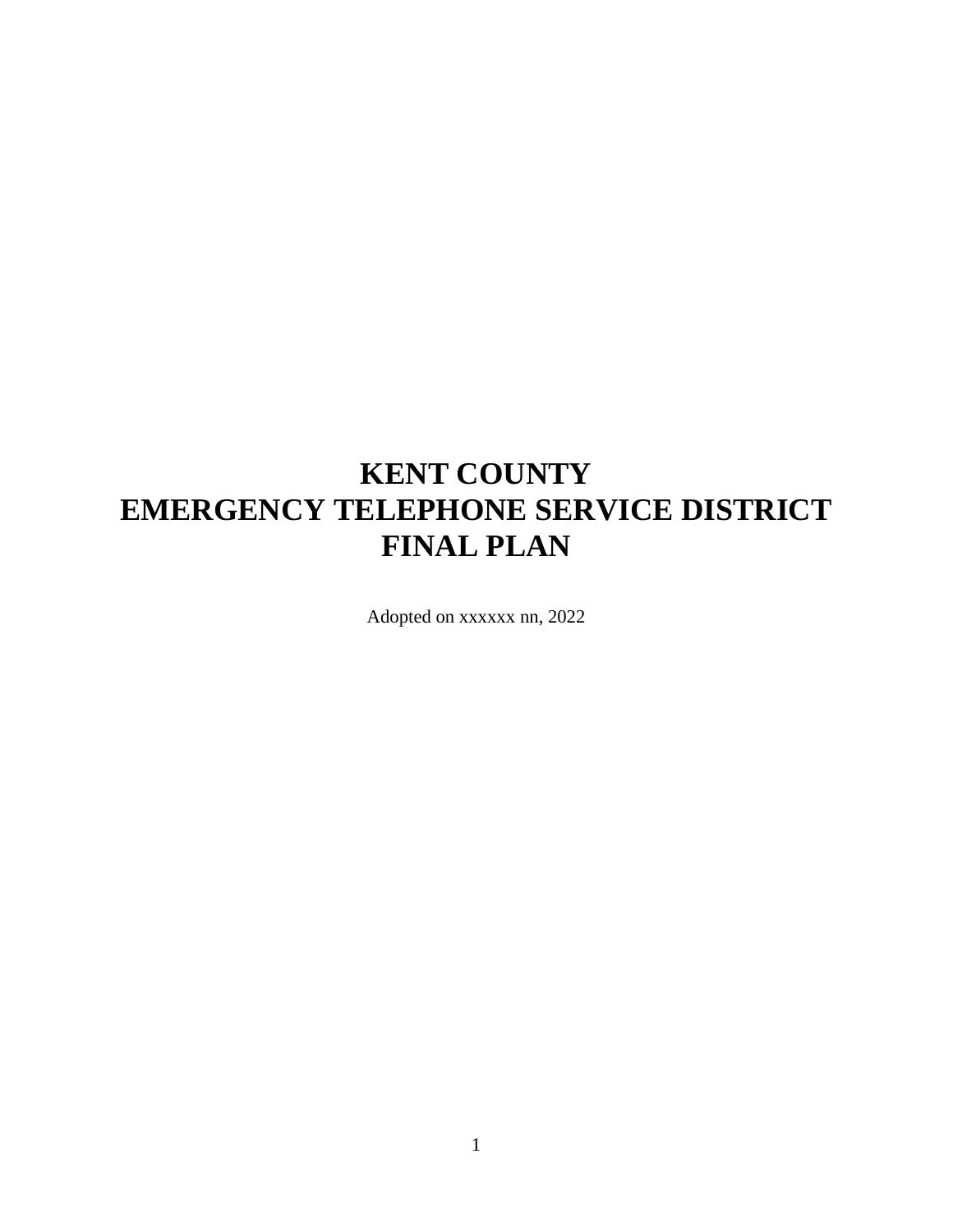### **Table of Contents**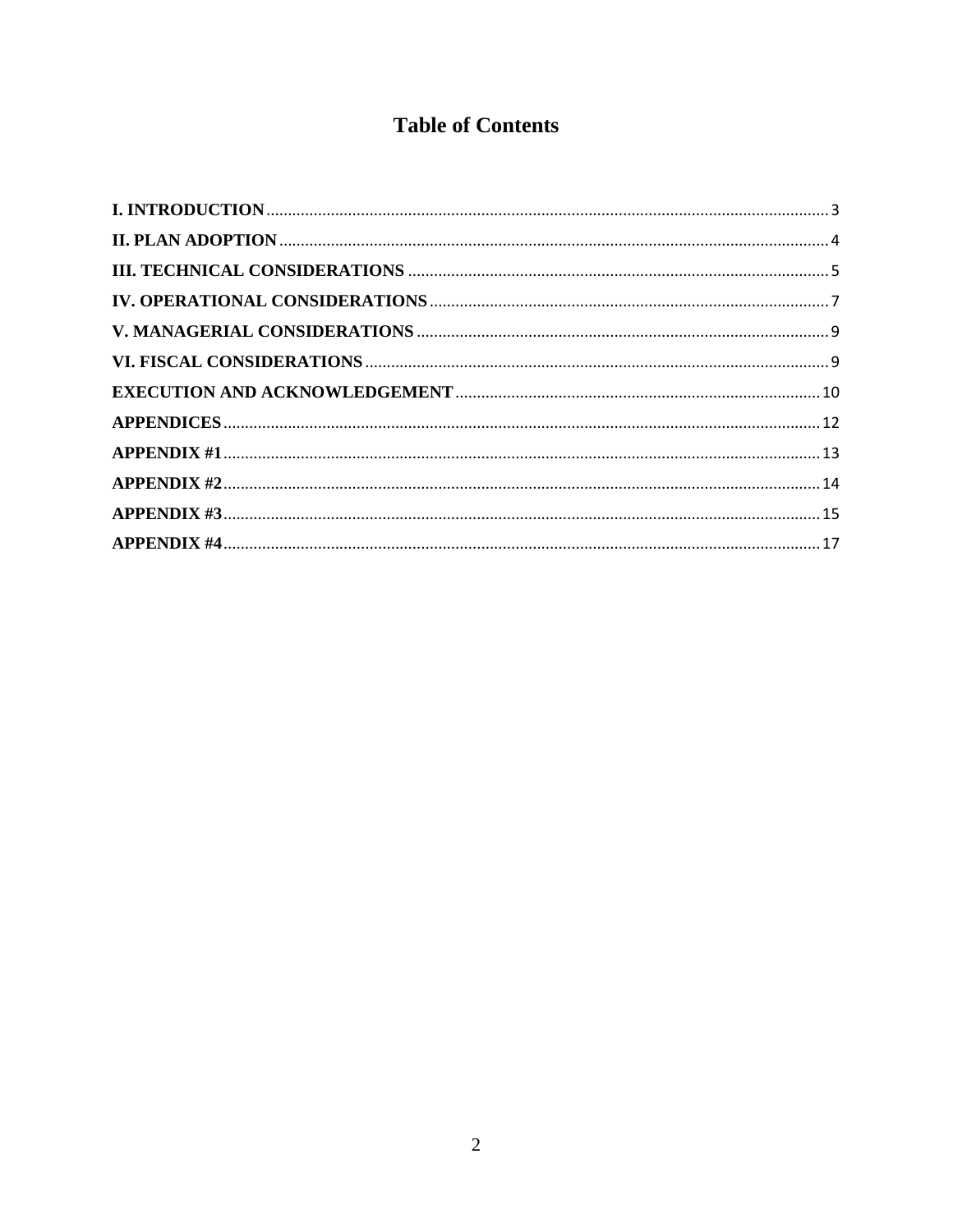### **KENT COUNTY E-911 SERVICE PLAN**

### **I. INTRODUCTION**

<span id="page-2-0"></span>For decades the 911 system has served the needs of the public in emergencies. Next Generation 911 (NG911) will enhance the 911 systems to create a faster, more flexible, resilient and scalable system that will allow 911 to keep up with communication technology used by the public. Put simply, NG911 is an Internet Protocol (IP) based system that allows digital information (e.g., voice, photos, videos, text messages) to flow seamlessly from the public, through the 911 network, and on to emergency responders.

While the technology to implement NG911 systems is available, the transition to NG911 involves much more than just new computers. Implementing NG911 will include activities of many people, who will coordinate efforts to plan and deploy a continually evolving system of hardware, software, standards, policies, protocols and training. An important purpose of this plan is to prepare Kent County ("County") for NG911 and technologies that will follow NG911.

Michigan Public Act 32 of 1986, MCL §484.1101 et seq., as amended, ("Act") authorizes Kent County to enact an enhanced (E-911) Service Plan ("Plan") that establishes a Service District ("Service District") in which E-911 services are provided to callers requesting emergency medical, police and fire services. Kent County has adopted a Plan and various amendments to that Plan. This present Plan replaces, supersedes and updates all earlier Plans, taking into consideration current circumstances with the potential to more easily accommodate present and future technologies and management operations with the goal of facilitating a superior and everimproving E-911 system within the County.

This Plan implements a Service District covering Kent County by addressing the following:

- Technical considerations of the service supplier including system equipment for facilities that would be used in providing emergency telephone service.
- Operational considerations including the designation of public safety answering points ("PSAPs") and the way 911 calls will be processed, dispatch functions performed, and informational systems utilized.
- Managerial considerations including the organizational form and agreements that will control technical, operational, and fiscal aspects of the emergency telephone service.
- Fiscal considerations including projected recurring and non-recurring costs with a financial plan for implementing and operating the system.

By facilitating the development and maintenance of E-911 services in Kent County, this Plan provides multiple benefits, including, but not limited to: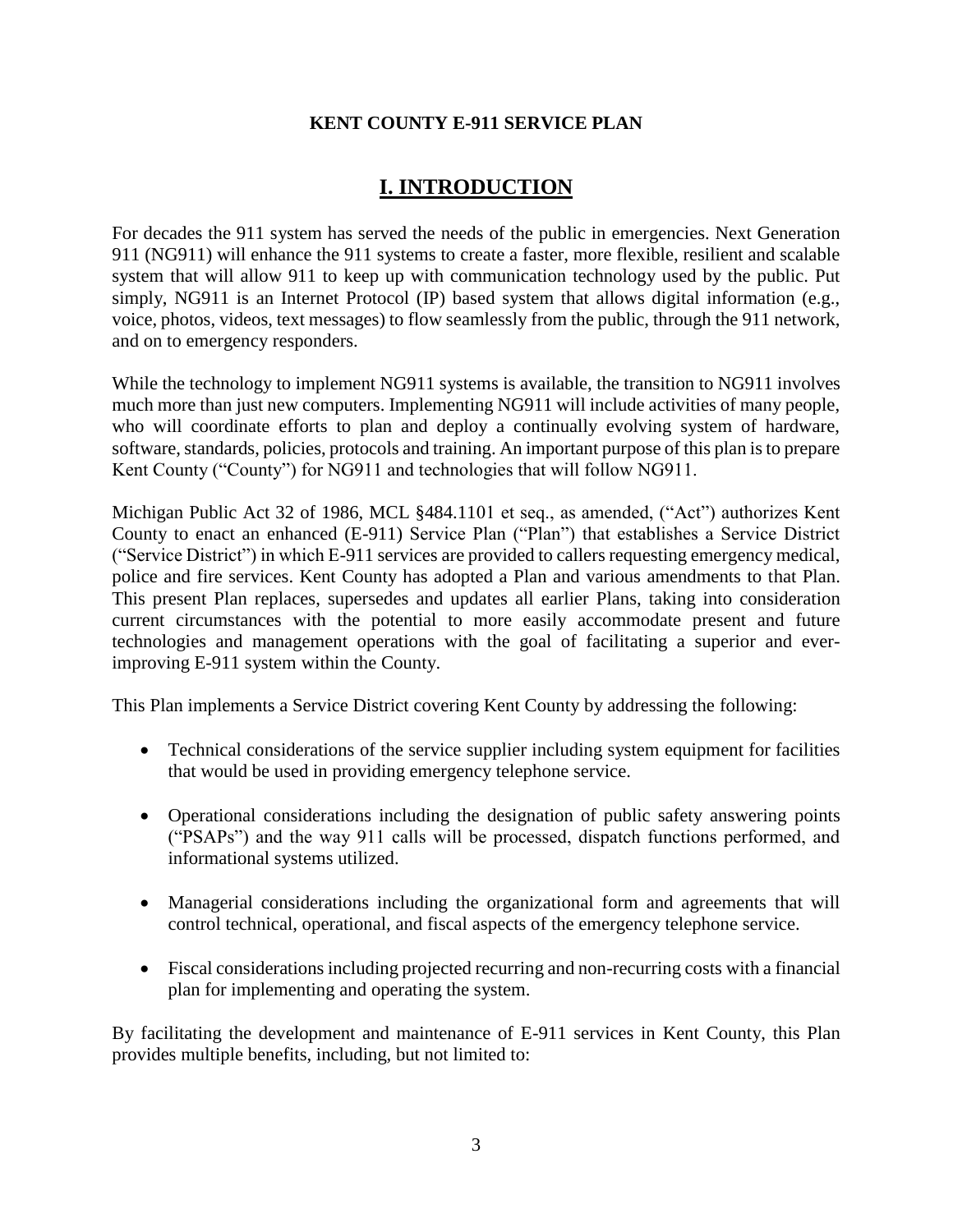- 1) Use of the universal, simple, easy-to-remember, three-digit number for all emergencies in any location within the County;
- 2) Automatic number identification (ANI) and automatic location identification (ALI) for wire-based calls and geographic positioning identification for mobile or wireless technologies and automatic and selective routing to increase the effectiveness of emergency response and dispatch services;
- 3) Establishment of financial, management and operational mechanisms designed to position the community in the best position to implement and maintain a current E-911 System; and
- 4) Facilitating the transition from wire-based to NG911.

Unless otherwise defined herein, the terms used in this Plan shall have their definition or meaning as used in the Act.

### **II. PLAN ADOPTION**

- <span id="page-3-0"></span>1) The Act requires the Kent County Board of Commissioners ("County Board") to adopt by resolution a Tentative Plan creating a Service District.
- 2) The Act requires the resolution to include a date, time and place for a public hearing to be held on a final Service Plan not less than 90 days after the date of adoption of the resolution.
- 3) The Act requires the County Clerk to give notice of the public hearing. Notice must be published twice in a newspaper of general circulation within the County. The first notice must be at least 30 days prior to the hearing, and the second notice within 30 days of the hearing.
- 4) The Act requires the County Clerk to forward a copy of the resolution, together with a copy of the Tentative Plan, to the clerk of each community within the District.
- 5) A Community has 45 days after receipt of the resolution to file with the County Clerk a notice of exclusion from the Plan (See Appendix #1). Failure to file a notice of exclusion within 45 days will result in the community being included in the Service Plan and the Service District.
- 6) The Kent County Sheriff's Office will be a primary PSAP for Kent County, as will the City of Grand Rapids Police Department. American Medical Response (AMR), Life EMS, and Rockford Ambulance will be secondary PSAPs. Any other agency within Kent County that wishes to be a PSAP agency, either primary or secondary, has 45 days after receipt of the resolution to file a notice of intent to function as a PSAP (see Appendix #2).
- 7) The Act requires the County Board to adopt the Tentative Plan as the Final Plan, except as modified by Plan Exclusions and PSAP Notices as identified above.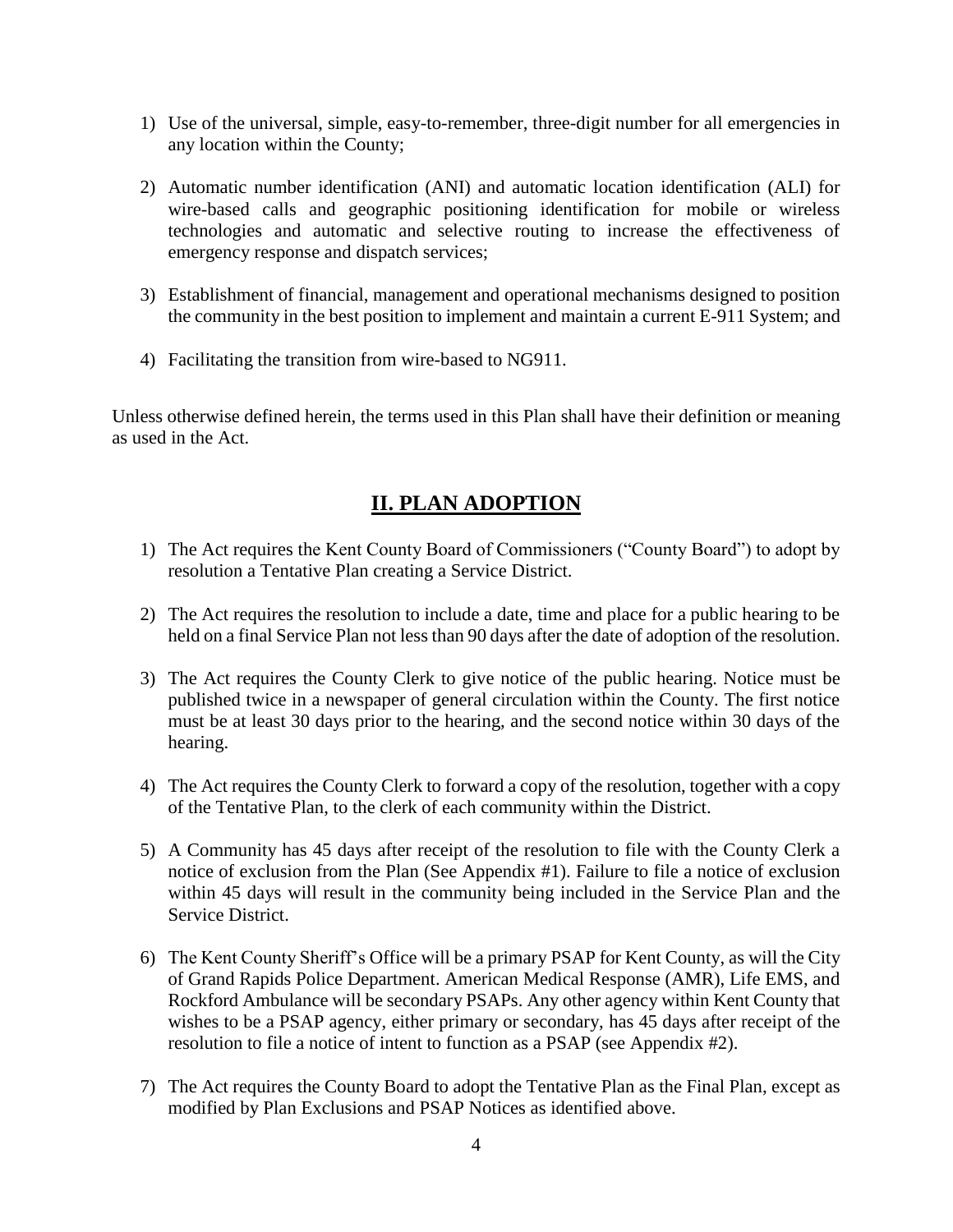### **III. TECHNICAL CONSIDERATIONS**

### <span id="page-4-0"></span>1) **Service District**

The Service District created by this Service Plan will be coterminous with the boundaries of Kent County, with exceptions as noted in Appendix #3 for either jurisdictions that lie both in Kent County and an adjoining County or for specific arrangements with an adjoining County.

The County Board will cooperate with the State 9-1-1 Committee or any other state, federal or local body or official authorized to install, operate, modify and maintain universal emergency number service systems, whether wire-based, cellular, wireless, digital or radiobased, within the Service District.

### 2) **Enhanced wire-based 911 (E-911)**

This Plan requires an Automatic Number Identification ("ANI"), Automatic Location Identification ("ALI"), and selective Routing Network System, including "on screen" information to the telecommunication coordinator of the caller's name, address, and telephone number and space provided for jurisdiction information in the areas of police, fire, and ambulance ("EMS").

Wire-based telephone companies provide E-911 services to service users in Kent County and those companies must maintain their E-911 services to continue to serve residents of Kent County. All wire-based telephone companies providing wire-based services within the County must provide and maintain E-911 and will cooperate to supply, in accordance with the Michigan Public Service Commission tariff rates, rules and regulations, the design, installation, and maintenance of the network for all facilities involved in providing emergency response telephone service, including modifications to all pay telephones to provide free 911 service. The current E-911 service provider for Kent County is Peninsula Fiber Network (FPN).

The cities, townships, and villages that are wholly or partially included in the Service District include those identified in Appendix #3.

By resolution, the County Board is authorized from time to time to update the list of jurisdictions within the Service District.

### 3) **Wireless Implementation**

All Commercial Mobile Radio Service ("CMRS") or other wireless providers (collectively "Wireless") providing service within the Service District are requested and directed to deploy Phase II, E-911 Enhanced service as provided in the wireless emergency service order ("Order"), FCC Docket No. 94-102, adopted June 12, 1996, with an effective date of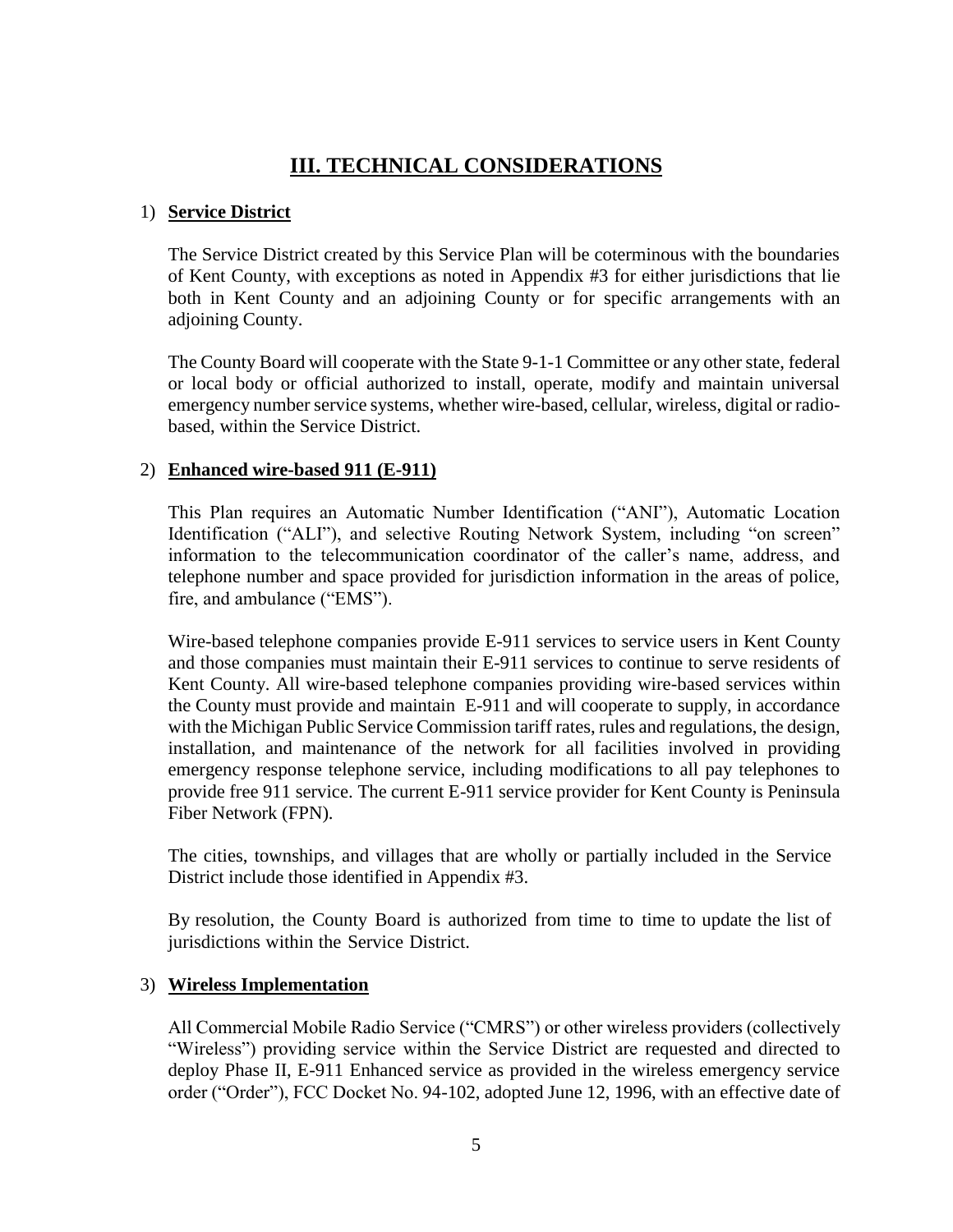October 1, 1996, including but not limited to provision of number, location and name. Kent County is Phase II compliant.

### 4) **VOIP Implementation**

All providers of voice over internet protocol ("VOIP") are required to provide E-911 services if the computer is wire-based and service that is equivalent or exceeds Phase II, Enhanced service if mobile and wireless.

### 5) **Implementation – General**

All 911 calls within these exchanges originating from Kent County locations must be automatically routed to the primary PSAPs. All calls within these exchanges originating from other counties shall be automatically routed as directed by the E-911 service plans adopted by the County Board from those counties, or, if no such provisions exist, to the appropriate secondary PSAP for selective routing to the appropriate public agencies and EMS providers within those counties.

The County Board may act to create a 911 Board. If a 911 Board is created, it will have those responsibilities that are delegated to it by the County Board that are consistent with the Act and may exercise those responsibilities in place of the County Board. Establishment of a 911 Board does not preclude the County Board from exercising any of its responsibilities under the Act or this Plan.

The County Board is authorized and directed to take any action necessary to implement the Order, the Act, this Plan or any other applicable state or federal law existing or subsequently adopted.

The County Board may require that every wire-based, CMRS / wireless or VOIP service provider billing service users within the District submit a written registration as a "service provider" under the Act, including a contact person, telephone number and the type of service supplied, number of customers within the Service District as well as other information that the Boards periodically deem relevant. The County Board may by resolution impose reasonable time limits on the registration and require periodic updates.

### 6) **Updates**

By resolution, the County Board may periodically:

- Direct routing and other instructions to such service suppliers and public entities for purposes of Primary and Secondary PSAP improvements, including but not limited to NG911 implementation;
- Update the list of secondary PSAP entities; or
- Make other changes to the Appendices to this Plan.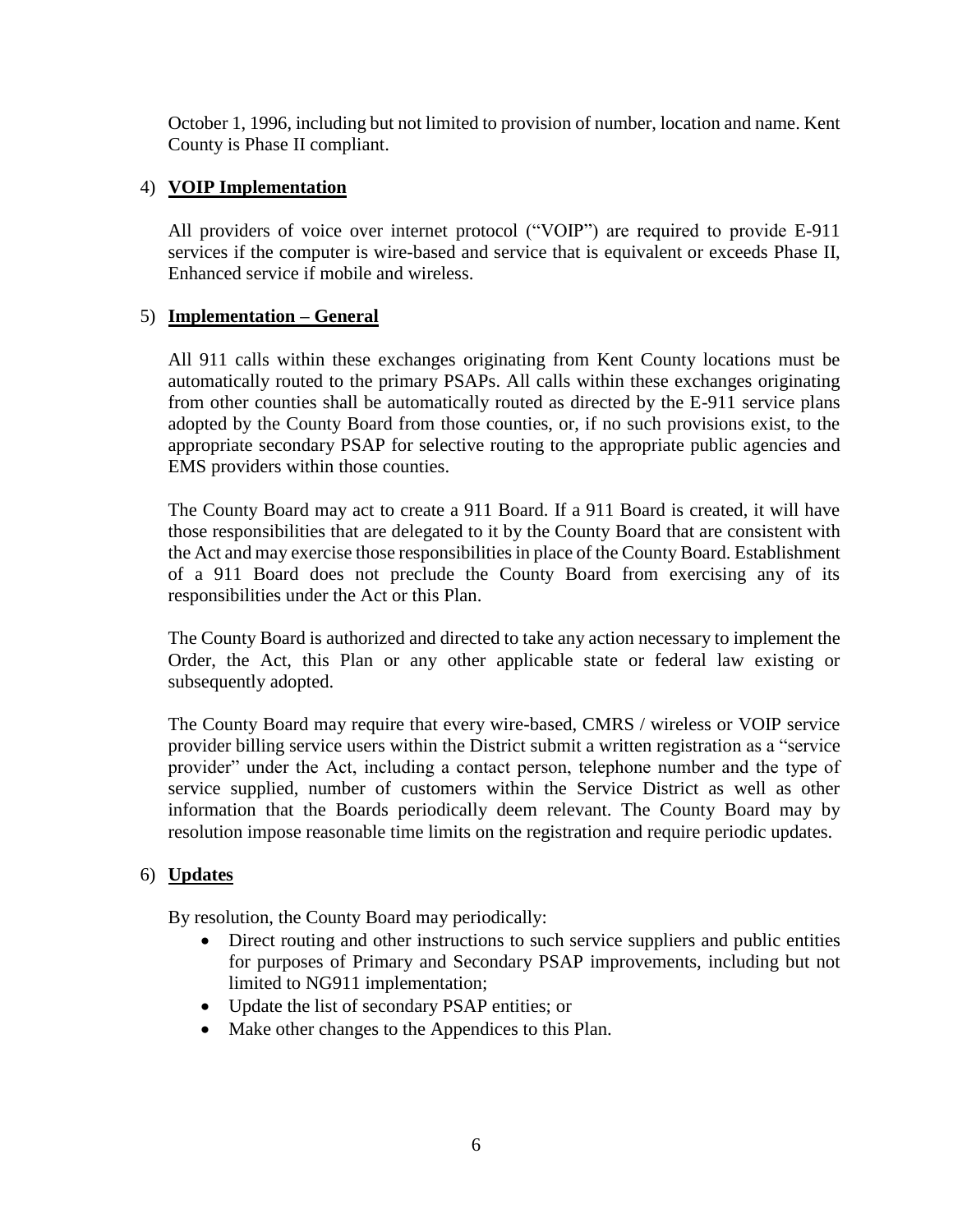### **IV. OPERATIONAL CONSIDERATIONS**

### <span id="page-6-0"></span>1) **PSAP**

All present PSAPs and the public agencies dispatched, and dispatch method are identified in Appendix #4. By resolution, the County Board is authorized from time to time to update the list of PSAPs, public agencies dispatched, and dispatch methods as provided in Appendix #4.

All primary PSAPs must be staffed twenty-four (24) hours per day, every day of the year, and shall have at least one device for receiving calls for service from hearing or speechimpaired persons.

If a local unit of government or public safety agency that is identified in the Plan as being a primary PSAP or that has filed an intention to serve as a primary PSAP under the Act and Plan, and subsequently files a notice of intention to cease to function as a primary PSAP, the Kent County Sheriff's Office shall serve as the primary PSAP for the geographical area previously served by the local unit of government or public safety agency as soon as practicable. $<sup>1</sup>$ </sup>

### 2) **Dispatch Methods**

 $\overline{a}$ 

Calls to 911 will be processed by the direct dispatch method. Calls for service from jurisdictions outside the geographical boundaries of Kent County but which are included in this Service Plan will be handled by the manual transfer method. If, at any time, Selective Routing Transfer of the Manual Transfer method becomes unusable, the calls for service will be routed by the Relay Method.

Any safety agency not already designated to serve as a primary or secondary, or back-up PSAP, shall file a notice of its intent to serve as a PSAP no later than 45 days after the city or township which the agency serves receives a copy of this Service Plan. Any safety agency designated as a PSAP, whether as part of this Plan or a subsequent Plan amendment, shall ensure technical interoperability and / or interface capabilities with the Kent County Sheriff's Office (KCSO) PSAP's network systems including, but not limited to Computer-Aided Dispatch (CAD), Radio System, Phone System, and all audio recording equipment and software. The KCSO PSAP shall determine proper connectivity and may consider whether any potential limitations to this provision are viable. As such, the KCSO PSAP reserves the right to accept or deny identified limitations (technical or otherwise) and establish any necessary exceptions for feasible interoperability solutions. The KCSO PSAP may update technical requirements as required to serve public safety and all other designated PSAPs will meet those requirements within a reasonable period after the updated requirement is established.

While the Plan is designed solely for the benefit of the residents of Kent County, areas

<sup>&</sup>lt;sup>1</sup> "Practicability" shall be determined in the sole discretion of the County Board after consultation with the local unit of government affected.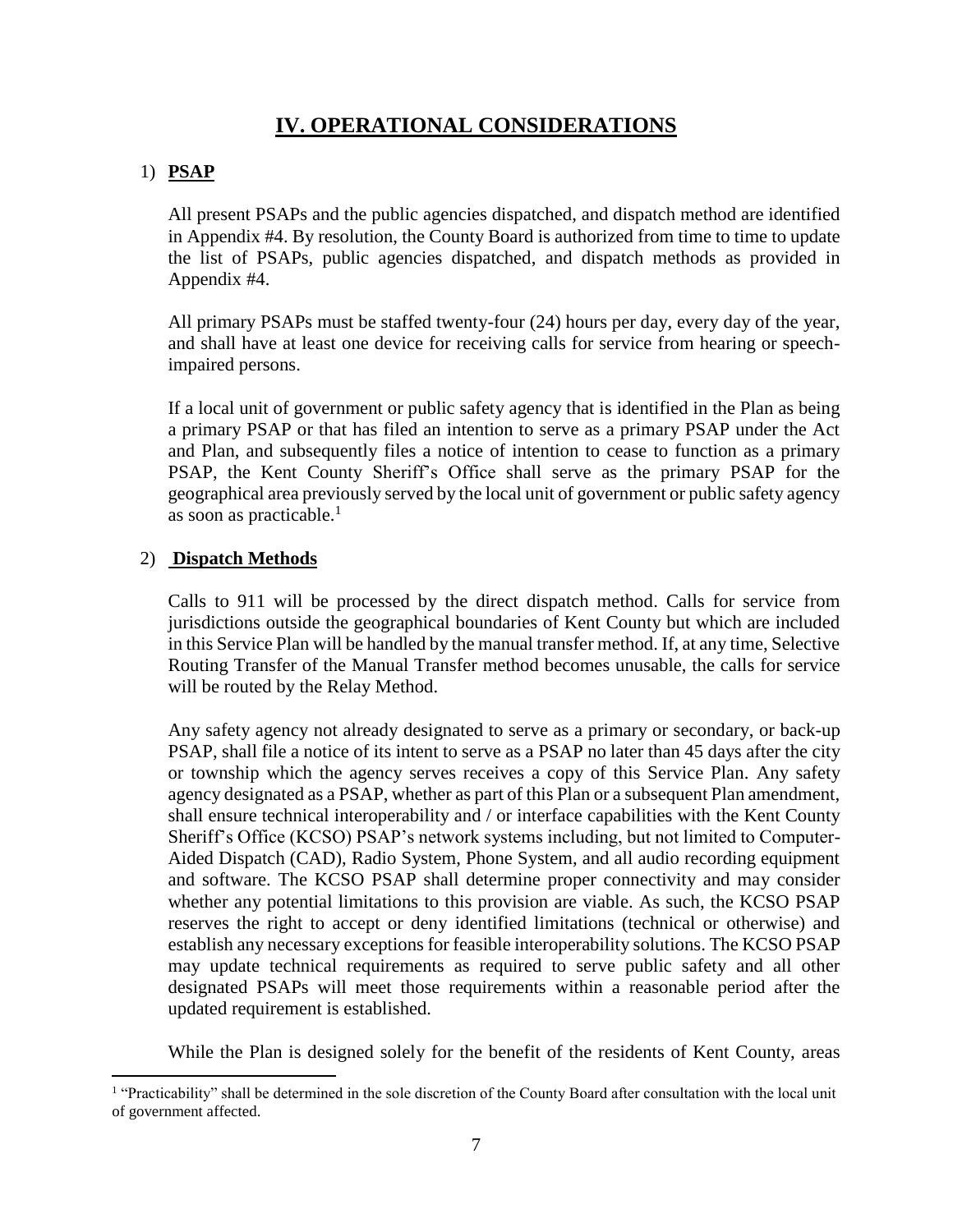outside this County may be affected by the implementation of this plan. Agreements shall be reached with those communities as to the proper forwarding of those 911 calls that originate beyond the boundaries of the Service District.

### 3) **Training**

All PSAPs will follow State processes such that all telecommunicators maintain a minimum training standard, including submission of applications and following funding guidelines so as to receive funding from the State 911 Committee.

### 4) **Agencies and Updates**

The public and / or private agencies to be dispatched within the County and the dispatch methods are identified in Appendix #4. By resolution, the County Board is authorized from time to time to update the list of public and private agencies providing emergency response services within the District and the corresponding dispatch methods.

### 5) **911 Resource Protection**

Notwithstanding its right to enact ordinances to protect any other provision in this plan including but not limited to fee structures for services rendered, the County Board is also specifically authorized to adopt an ordinance to protect the following activities that could threaten the effectiveness of 911 and / or safety of first responders and the public they serve:

- (a) False Alarm prohibitions
- (b) Hacking prohibitions
- (c) Signal jamming or blocking prohibitions including swatting
- (d) Automatic signal prohibitions or deviations from protocols established by the Primary PSAP(s) to properly channel automatic connections from alarms and / or alarm companies into its computer aided dispatch ("CAD") system
- (e) Virus prohibitions
- (f) Prohibitions against other emergency service providers responding to calls to which they were not dispatched in a manner unauthorized by the County Board ("call jumping")
- (g) Prohibitions against the impeding of first responders from reaching emergencies to which they have been dispatched
- (h) Prohibitions against providing services that threaten the economic viability of any exclusive contract for emergency services necessary to effectively and efficiently operate the 911 dispatch operations described herein
- (i) Prohibitions against application providers representing within the County that their applications can provide services to the Primary PSAP(s) that cannot be provided
- (j) Prohibition against application providers and / or service providers selling applications or communications services hardware or software within the service district that will not deliver calls and texts consistent with Enhanced wire line, wireless Phase II compliance, VoIP 911 and NG911 service standards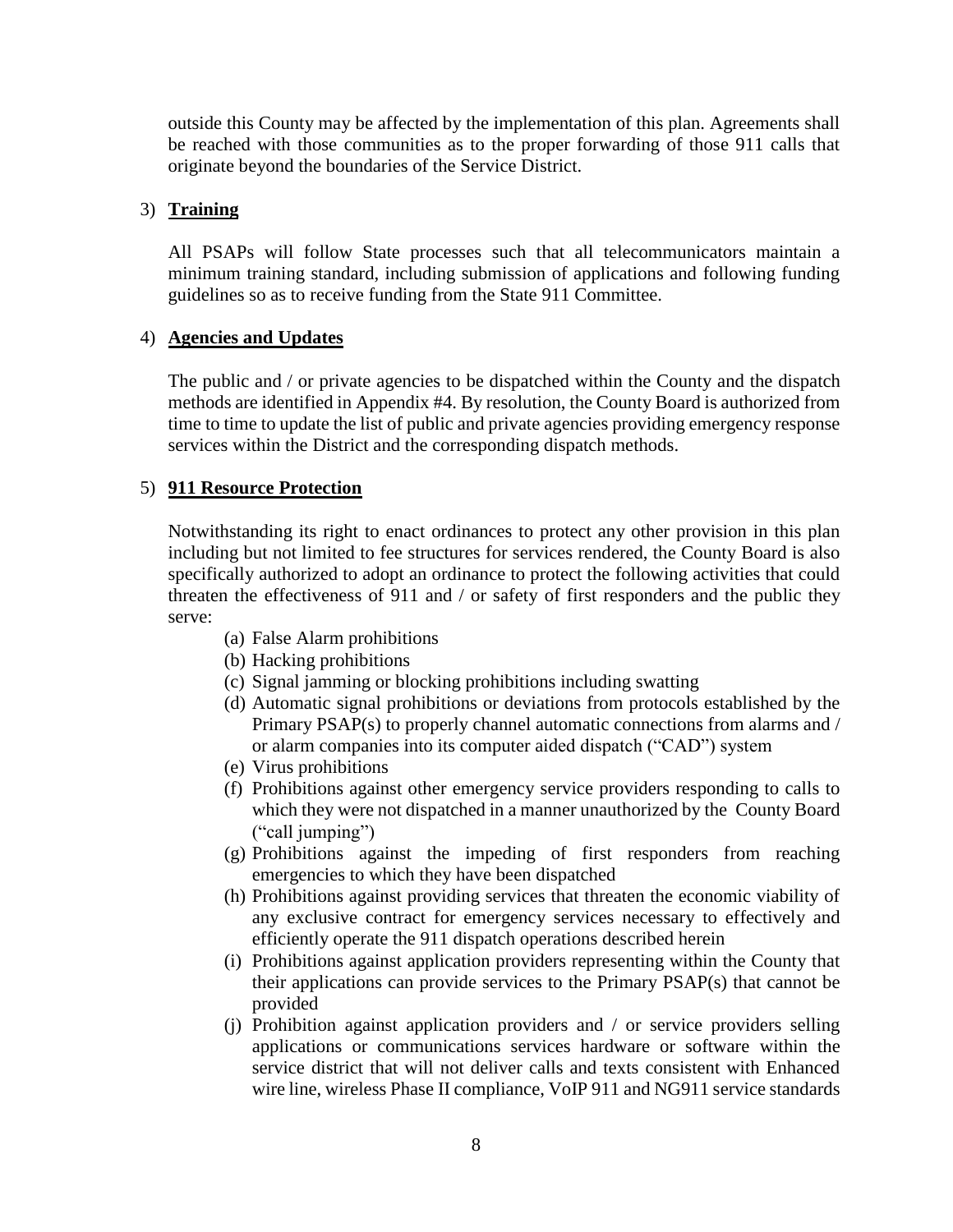or Michigan laws, rules and regulations

(k) Requirements that all service suppliers forward 911 calls and texts to the IP address and provider as specified by the County Board for NG911 Service, including all technical requirements that would enable the passage to the Primary PSAP(s) and receipt thereby of text messages for 911 service.

### **V. MANAGERIAL CONSIDERATIONS**

<span id="page-8-0"></span>Each public or private safety agency which is authorized under this Plan files a notice of intent to function as a PSAP (either primary or secondary) accepts the responsibility for the management of the on-line public safety dispatch center including the operational configuration, level of service and equipment needs.

Management of each PSAP will be in accordance with the policies and procedures of the public safety agency that operates the PSAP.

The County Board shall continue to direct implementation of technology integration and operational compatibility of 911 and central dispatch services for the Service District as it always has.

### **VI. FISCAL CONSIDERATIONS**

### <span id="page-8-1"></span>1) **Technical Charges**

### A. Estimated Network Costs<sup>2</sup>

This Plan authorizes the imposition and collection of a technical charge as provided in the Act. Each service provider shall provide the County Board with any technical surcharges authorized by the Michigan Public Service Commission, including any changes. If the Act is modified to reduce or expand these caps, this Plan shall be automatically adjusted without modification to authorize or establish such revised caps.

### B. Estimated Network Charges

Network Charges will be collected by each wire-based Service Supplier from all subscribers in the Service district, as approved by the Michigan Public Service Commission.

The Act requires each agency operating a PSAP to pay for all terminal equipment installation and for the actual PSAP equipment either through rental or capital acquisition. If the Act is modified, this Plan shall be automatically modified regarding

 $\overline{\phantom{a}}$ 

<sup>&</sup>lt;sup>2</sup> All rates are subject to annual review and Tariff Revision.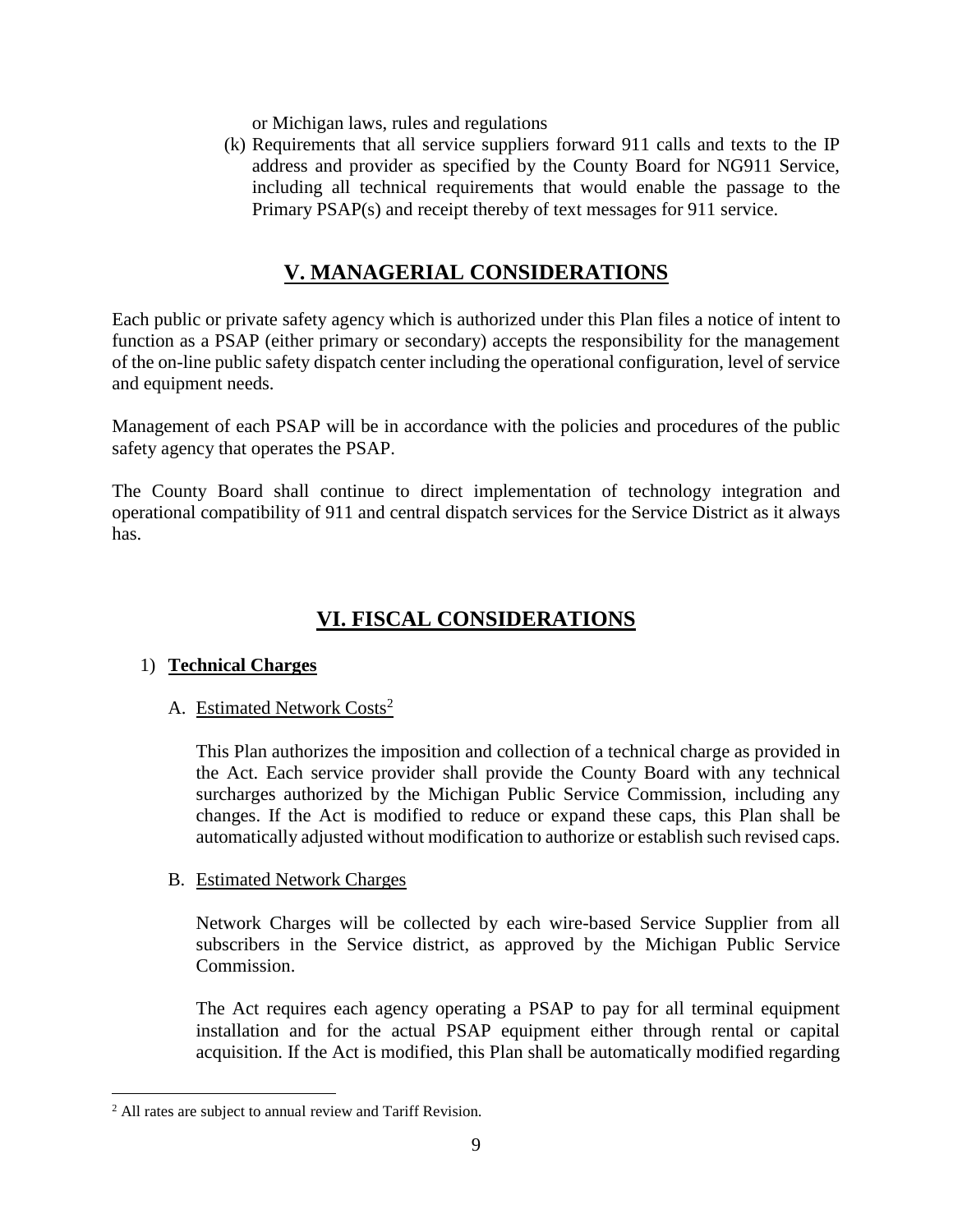the provision of such terminal or technical equipment.

Primary PSAP(s) will utilize existing equipment. The cost of maintaining existing and acquiring new equipment shall be paid for by the Primary PSAP funding unit or by a separate entity operated to provide dispatch services, if one exists, as funded through Operational Funding, as described below. Grant monies, wherever applicable, will be sought for equipment costs and planning and development of the database.

### 2) **Operational Funding**

To finance the delivery of primary PSAP services, the County Board is authorized and directed to implement, receive and expend, consistent with all applicable laws and County resolutions, any voter approved millages, 911 operational surcharges or any other funding provided under state or federal law, including but not limited to such fees authorized, imposed, and collected under the Act. The County Board is authorized to make any request for funding from the Michigan Public Service Commission or State 9-1-1 Committee pursuant to the Act.

Furthermore, if millage and/or 911 operational surcharge revenues are insufficient to cover the costs of financing the Kent County Sheriff's Office PSAP, the County Board is authorized to negotiate fees for primary PSAP services rendered to public safety agencies and other emergency service providers by Kent County Sheriff's Office, and if such fees cannot be negotiated, to set them at reasonable and fair levels.

In addition, the County Board is authorized to accept and to expand Kent County's share of the State's wireless surcharge revenue as provided under the Act and to expend such funds on equipment and services benefiting the wireless telephone citizens operating within Kent County.

This Plan also recognizes the County Board right to seek voter approval for a millage to fund dispatch equipment and operations.

### 3) **Past Plans or Amendments**

These provisions are intended to modify, amend, supersede and replace any prior Plan or Plan Amendment. This Plan may be amended in any manner and at any time consistent with the Act.

### <span id="page-9-0"></span>**EXECUTION AND ACKNOWLEDGEMENT**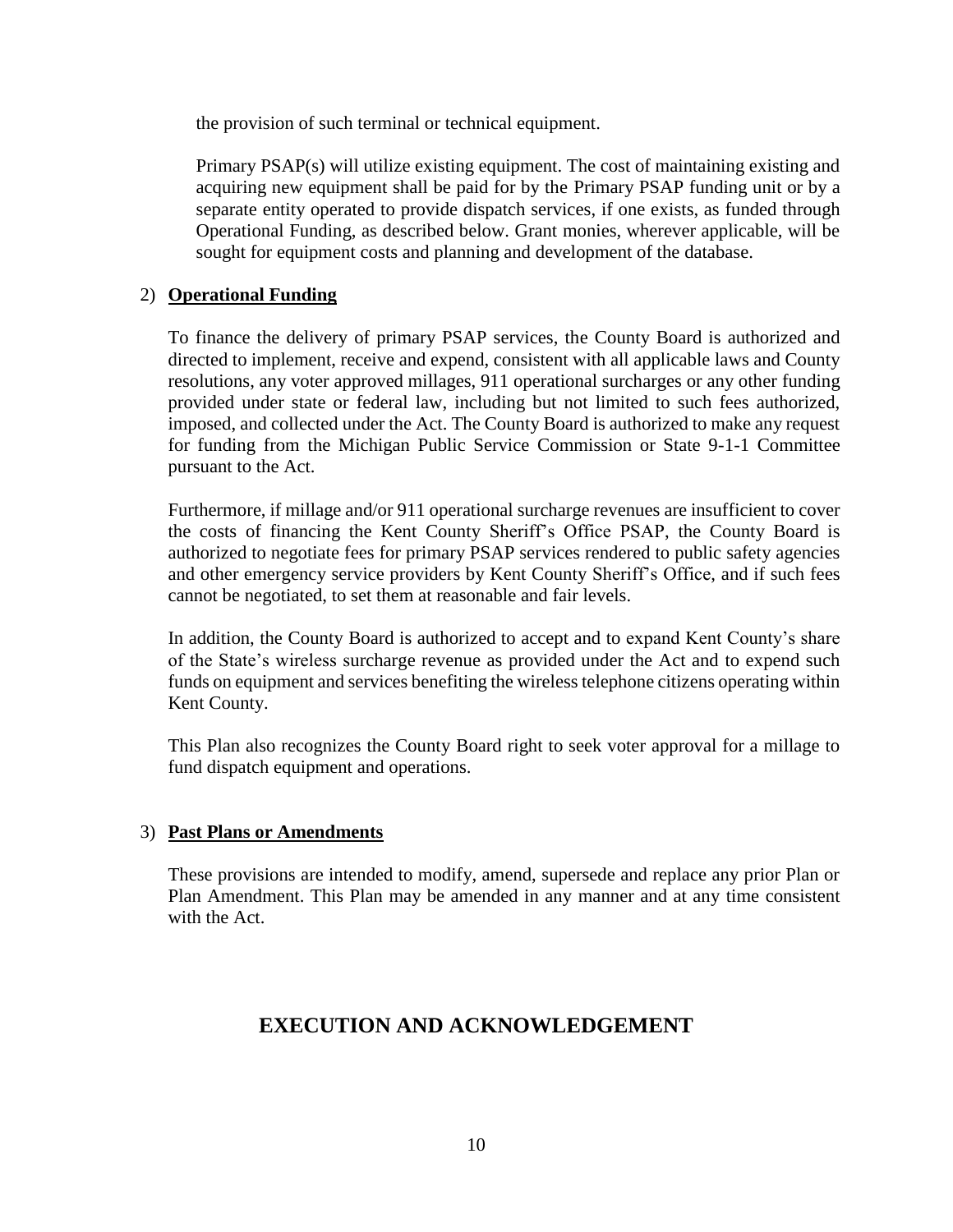Stan Stek, Chairperson Kent County Board of Commissioners

I, Lisa Posthumus Lyons, the Kent County Clerk, hereby attest that the Kent County Board of Commissioners approved this plan on \_\_\_\_\_\_\_\_\_\_\_\_\_\_\_\_, 2022 and authorized the Chairperson to execute it on its behalf, which occurred in my presence.

Date: \_\_\_\_\_\_\_\_\_\_\_\_\_\_\_\_\_\_\_\_\_\_\_\_\_ \_\_\_\_\_\_\_\_\_\_\_\_\_\_\_\_\_\_\_\_\_\_\_\_\_\_\_\_\_\_\_\_\_\_\_\_

Lisa Posthumus Lyons Kent County Clerk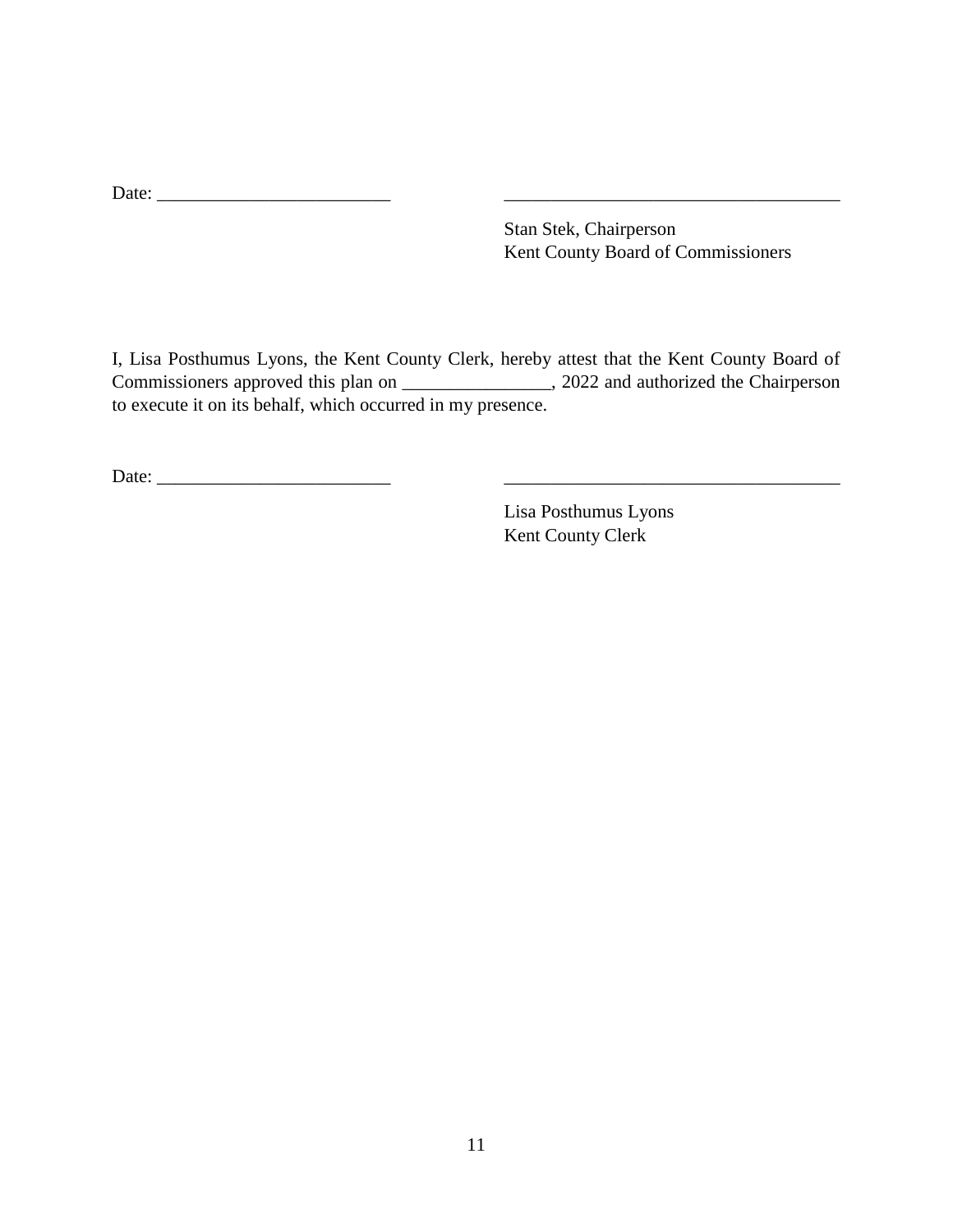### **APPENDICES**

<span id="page-11-0"></span>

| Appendix $#1$ | Notice of Exclusion (Full Jurisdiction) and Notice of Exclusion<br>(Partial Jurisdiction) |
|---------------|-------------------------------------------------------------------------------------------|
| Appendix $#2$ | Notice of intent to function as a PSAP                                                    |
| Appendix #3   | Service District, Affected units of government within Kent County                         |
| Appendix #4   | List of public agencies serviced by the 911 network and dispatch methods                  |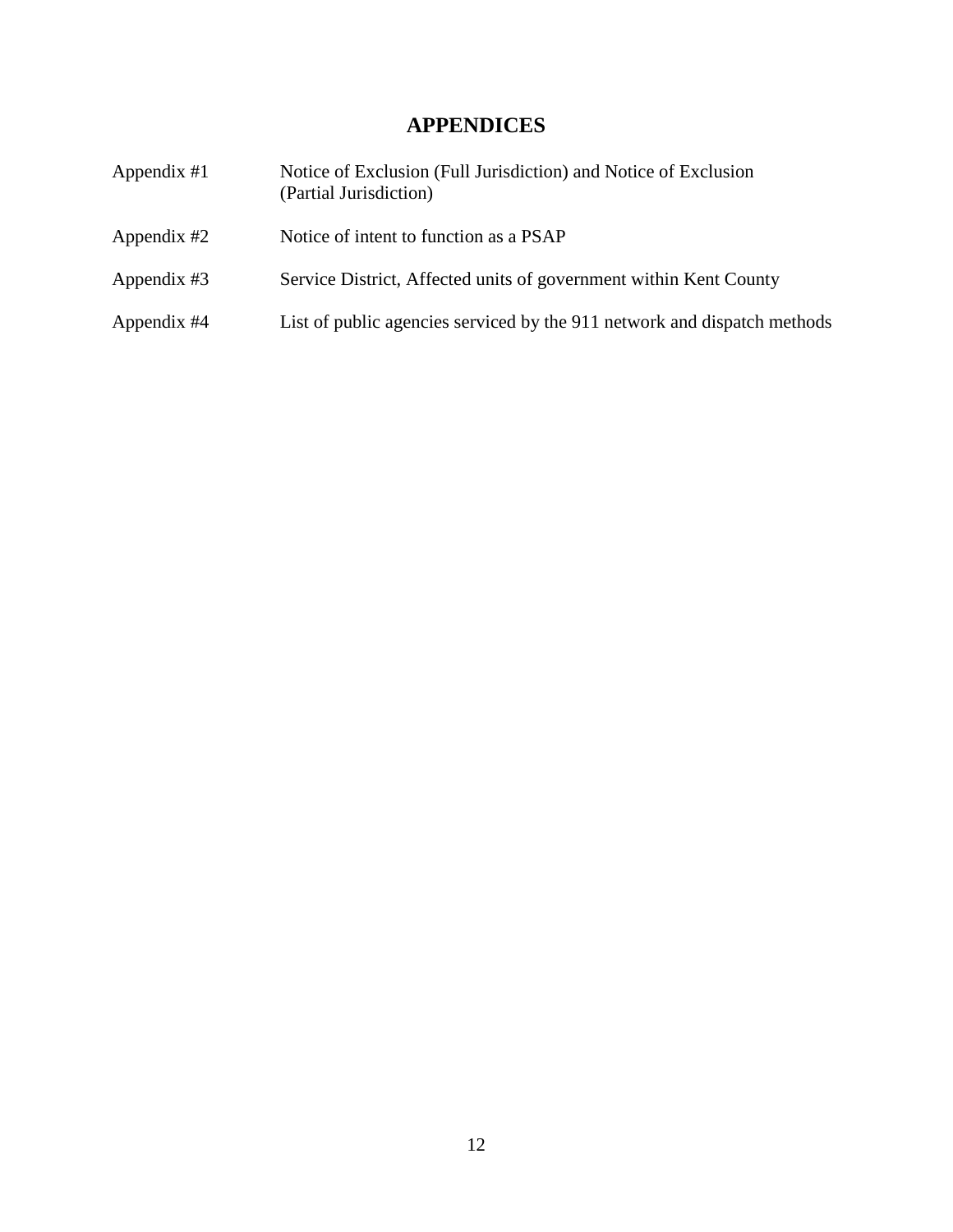#### <span id="page-12-0"></span>**1. Notice of Exclusion – (Full Jurisdiction)**

Pursuant to Section 306 of the Emergency Telephone Service Enabling Act, Michigan Public Act 32 of 1986, as amended, each public agency has 45 days after receipt of the Final 911 Service Plan to file a Notice of Exclusion from the 911 service district with the County Clerk. The Notice of Exclusion shall be in substantially the following form:

### **NOTICE OF EXCLUSION FROM THE 911 SERVICE DISTRICT**

Pursuant to Section 306 of the Emergency Telephone Service Enabling Act, the \_\_\_\_\_\_\_\_\_\_\_\_\_\_\_\_\_\_\_\_\_\_\_ of \_\_\_\_\_\_\_\_\_\_\_\_\_\_\_\_\_ hereby notifies the Kent County Board of Commissioners that the \_\_\_\_\_\_\_\_\_\_\_\_\_\_\_\_\_\_\_\_\_\_\_ of \_\_\_\_\_\_\_\_\_\_\_\_\_\_\_\_\_\_\_\_\_\_ is excluded from the 911 Service District established by the Board of Commissioners on  $, 2020.$ 

Clerk or other appropriate official

\_\_\_\_\_\_\_\_\_\_\_\_\_\_\_\_\_\_\_\_\_\_\_\_\_\_\_\_\_\_\_\_\_\_\_\_

### **2. Notice of Exclusion – (Partial Jurisdiction)**

Pursuant to the provisions of the Emergency Telephone Service Enabling Act, Michigan Public Act 32 of 1986, as amended, each public agency has 45 days after receipt of the final 911 Service Plan to file a Notice of Exclusion from the 911 Service District with the County Clerk. If less that the entire jurisdiction of a public agency is to be excluded, the Notice of Exclusion shall be in substantially the following form:

#### **NOTICE OF EXCLUSION FROM THE 911 SERVICE DISTRICT**

Pursuant to Section 306 of the Emergency Telephone Service Enabling Act, the \_\_\_\_\_\_\_\_\_\_\_\_\_\_\_\_\_\_\_\_\_\_\_\_ of \_\_\_\_\_\_\_\_\_\_\_\_\_\_\_\_\_\_\_\_\_\_\_\_\_\_\_ hereby notifies the Kent County Board of Commissioners that the \_\_\_\_\_\_\_\_\_\_\_\_\_\_\_\_\_\_\_\_\_\_\_\_\_\_\_ of described on the attached map is excluded from the 911 Service District established by the Final 911 Service Plan adopted by the Board of Commissioners on  $\frac{1}{2020}$ , 2020.

Clerk or other appropriate official

\_\_\_\_\_\_\_\_\_\_\_\_\_\_\_\_\_\_\_\_\_\_\_\_\_\_\_\_\_\_\_\_\_\_\_\_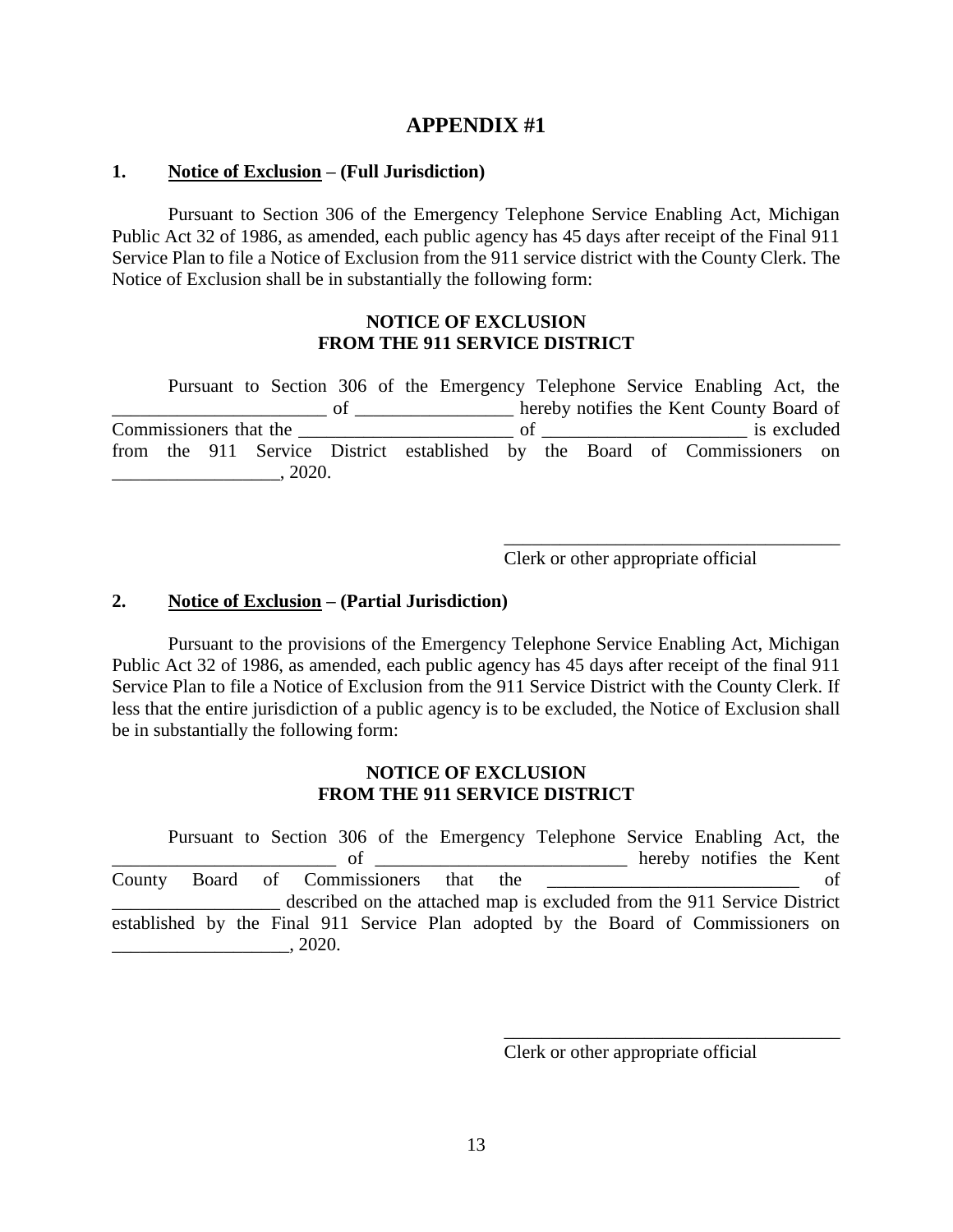### **NOTICE OF INTENT TO FUNCTION AS A PSAP**

<span id="page-13-0"></span>Pursuant to the provisions of the Emergency Telephone Service Enabling Act, Michigan Public Act 32 of 1986, as amended, each public safety agency has 45 days after receipt of this final 911 Service Plan to file with the County Clerk a Notice of Intent to Function as a PSAP. The notice shall be in substantially the following form:

### **NOTICE OF INTENT TO FUNCTION AS A PSAP**

Pursuant to Section 307 of the Emergency Telephone Service Enabling Act, \_\_\_\_\_\_\_\_\_\_\_\_\_\_\_\_\_\_\_\_\_\_\_\_\_\_\_\_\_\_\_\_ shall function as a PSAP within the 911 Service Plan adopted by resolution of the Kent County Board of Commissioners on \_\_\_\_\_\_\_\_\_\_\_\_\_\_\_\_\_\_\_, 2020.

> Official's Name Official's Position

Second Official's Name Second Official's Position

\_\_\_\_\_\_\_\_\_\_\_\_\_\_\_\_\_\_\_\_\_\_\_\_\_\_\_\_\_\_\_\_\_\_\_\_

\_\_\_\_\_\_\_\_\_\_\_\_\_\_\_\_\_\_\_\_\_\_\_\_\_\_\_\_\_\_\_\_\_\_\_\_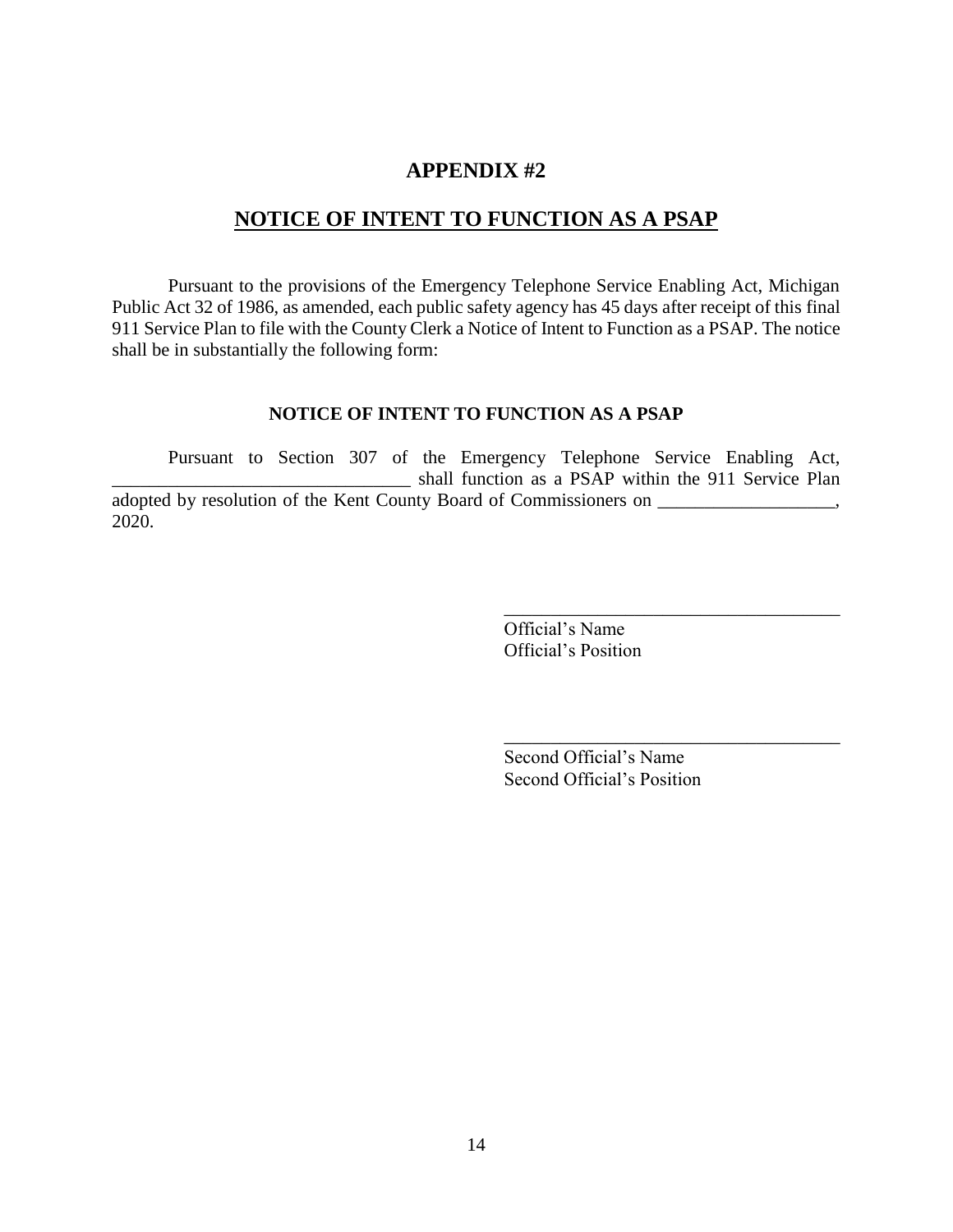### **JURISDICTIONS WITHIN THE SERVICE PLAN**

<span id="page-14-0"></span>The following townships, villages and cities exist in whole or in part within the County and, therefore, the Service District created by this Plan:

### **TOWNSHIPS OF:**

Ada Algoma Alpine Bowne Byron Caledonia Cannon Cascade Courtland Gaines Grand Rapids **Grattan** Lowell Nelson Oakfield Plainfield Solon Sparta Spencer Tyrone Vergennes

#### **VILLAGES OF:**

Caledonia Casnovia Kent City Sand Lake Sparta

### **CITIES OF:**

Cedar Springs East Grand Rapids Grand Rapids Grandville Kentwood Lowell Rockford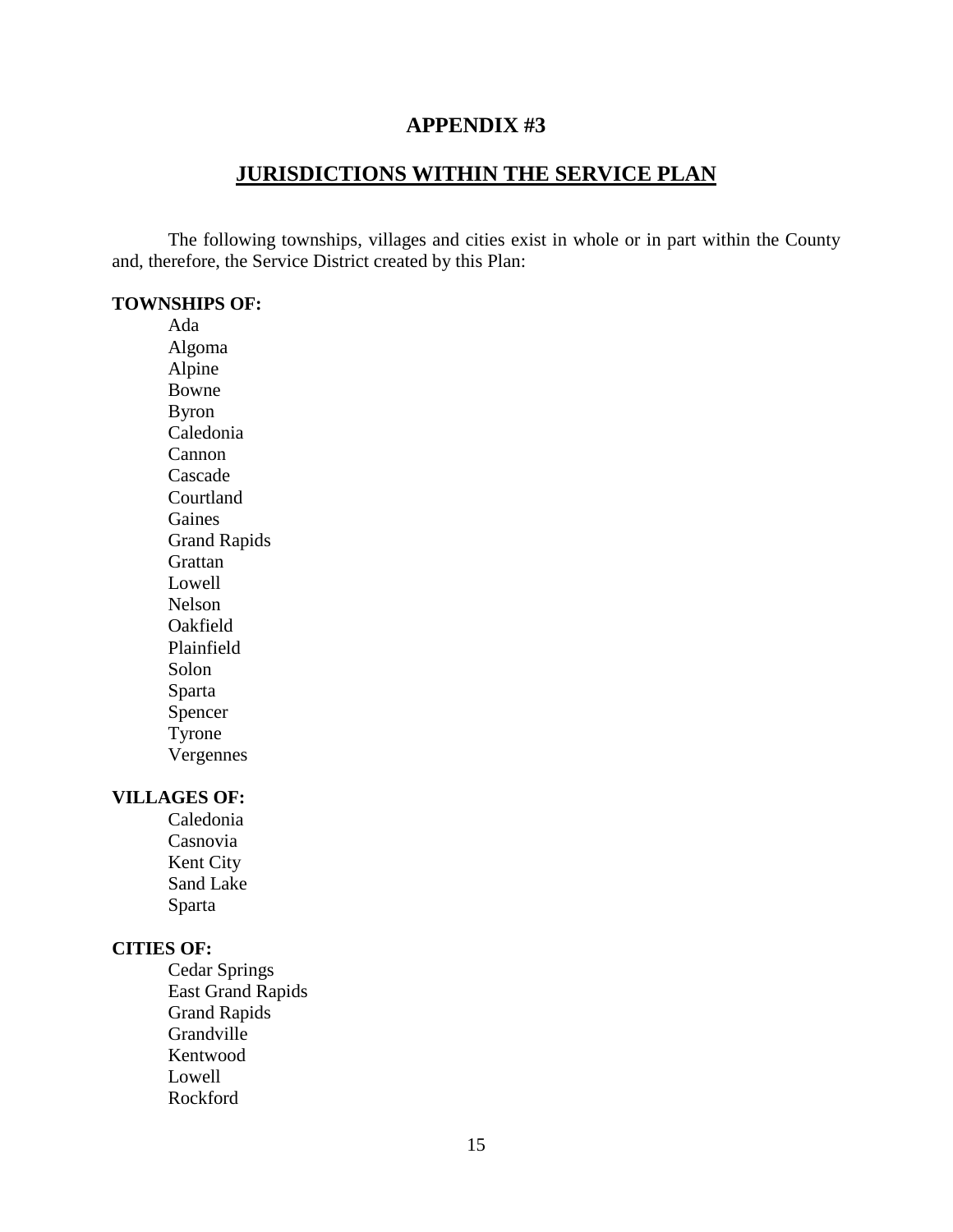Walker Wyoming

In addition, limited portions of the following jurisdictions that are adjacent to Kent County are also included as part of the Service District created by this Plan:

### **COUNTIES OF:**

Ionia Montcalm Newaygo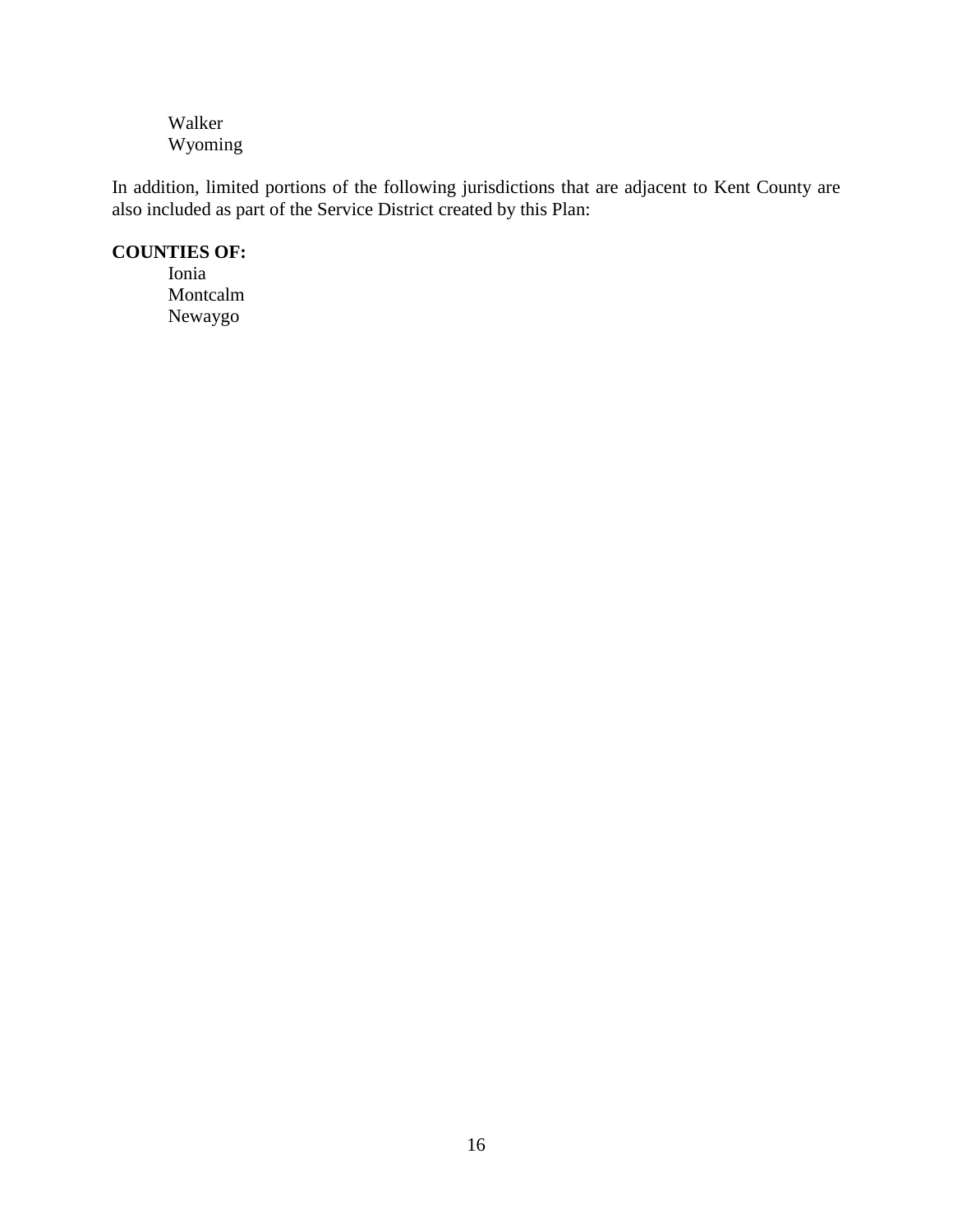# <span id="page-16-0"></span>**PSAP, PUBLIC SERICE AGENCIES AND DISPATCH METHODS KENT COUNTY PSAP**

#### **LAW ENFORCEMENT AGENCIES:**

**Agency Name:** Kent County Sheriff's Office **Address:** 701 Ball Ave NE, Grand Rapids, MI. 49503 **Business Line:** 616-632-6100 **Dispatch Method:** 800 MHz Radio **Jurisdiction:** Kent County

**Agency Name:** East Grand Rapids Department of Public Safety **Address:** 770 Lakeside Dr SE, Grand Rapids, MI 49506 **Business Line:** 616-949-7010 **Dispatch Method:** 800 MHz Radio **Jurisdiction:** City of East Grand Rapids

**Agency Name:** Grandville Police Department **Address:** 3181 Wilson Ave SW Granville, MI 49418 **Business Line:** 616-538-6110 **Dispatch Method:** 800 MHz Radio **Jurisdiction:** City of Grandville

**Agency Name:** Kentwood Police Department **Address:** 4742 Walma Ave SE Kentwood, MI 49512 **Business Line:** 616-698-6580 **Dispatch Method:** 800 MHz Radio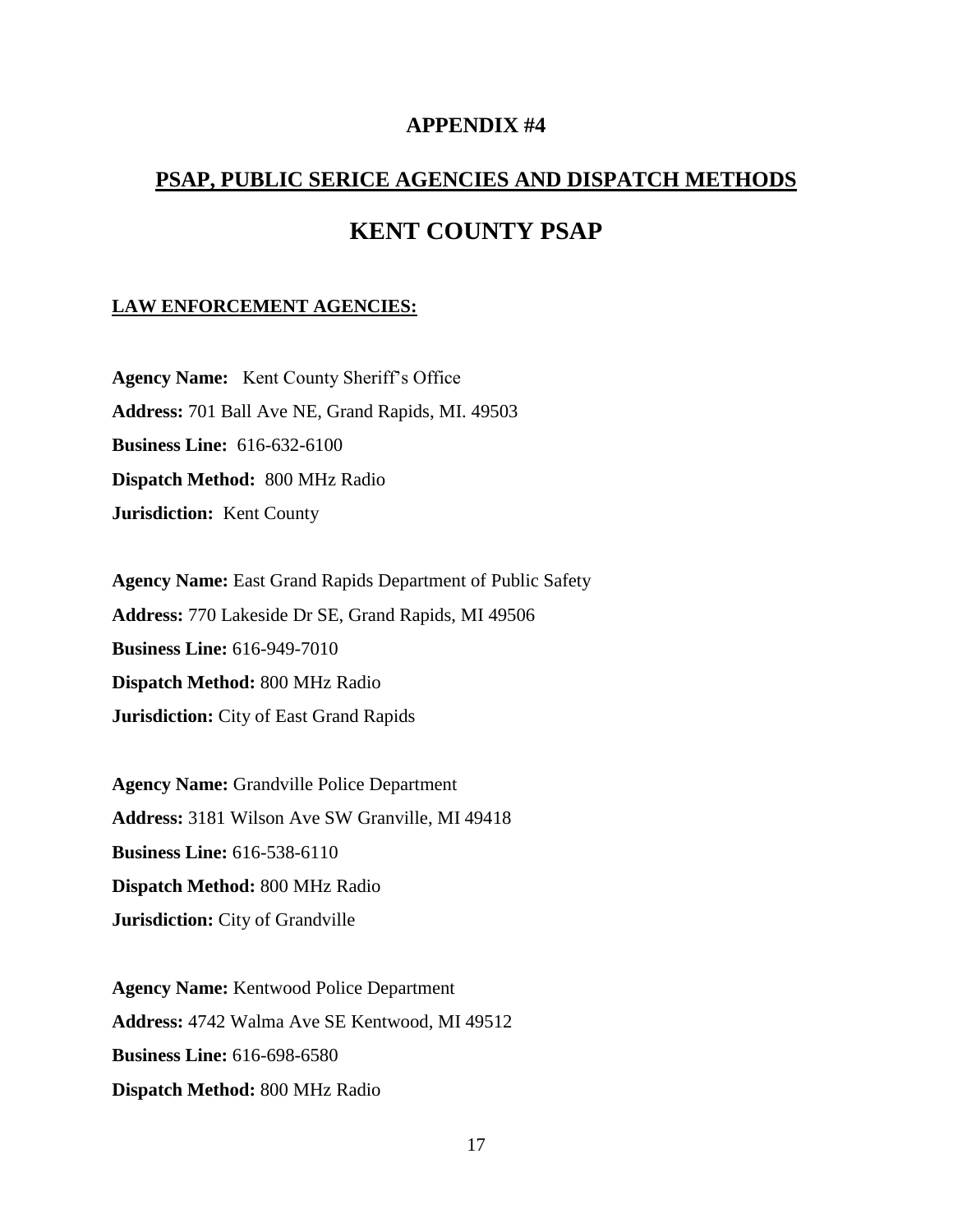**Jurisdiction:** City of Kentwood **Agency Name:** Lowell Police Department **Address:** 111 N Monroe St Lowell, MI 49331 **Business Line:** 616-897-7123 **Dispatch Method:** 800 MHz Radio **Jurisdiction:** City of Lowell

**Agency Name:** Rockford Department of Public Safety **Address:** 7 S Monroe St NE Rockford, MI 49341 **Business Line:** 616-866-9557 **Dispatch Method:** 800 MHz Radio **Jurisdiction:** City of Rockford

**Agency Name:** Sparta Police Department **Address:** 260 W Division St Sparta, MI 49354 **Business Line:** 616-887-8716 **Dispatch Method:** 800 MHz Radio **Jurisdiction:** Village of Sparta

**Agency Name:** Walker Police Department **Address:** 4343 Remembrance Rd NW Walker, MI 49534 **Business Line:** 616-453-5441 **Dispatch Method:** 800 MHz Radio **Jurisdiction:** City of Walker

**Agency Name:** Wyoming Police Department **Address:** 2300 De Hoop Ave SW Wyoming, MI 49509 **Business Line:** 616-530-7300 **Dispatch Method:** 800 MHz Radio **Jurisdiction:** City of Wyoming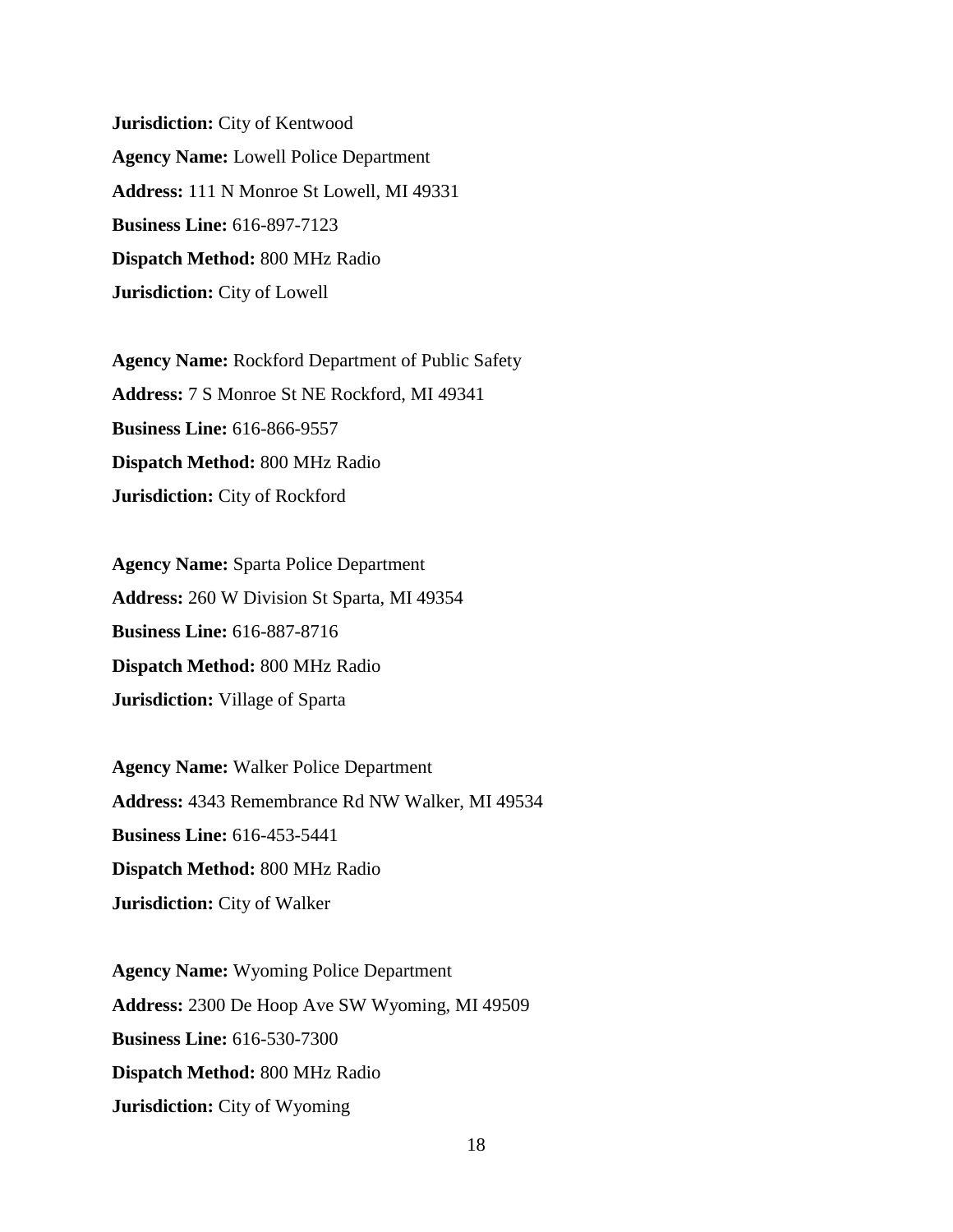#### **FIRE DEPARTMENTS:**

**Agency Name:** Ada Fire Department **Address:** 6990 E Fulton St Ada, MI 49301 **Business Line:** 616-676-2376 **Dispatch Method:** 800 MHz Radio **Jurisdiction:** Ada Township

**Agency Name:** Algoma Fire Department **Address:** 10820 Edgerton Ave NE Rockford, MI 49341 **Business Line:** 616-866-2607 **Dispatch Method:** 800 MHz Radio **Jurisdiction:** Algoma Township

**Agency Name:** Alpine Fire Department **Address:** 841 Alpine Church Rd NW Comstock Park, MI 49321 **Business Line:** 616-784-5750 **Dispatch Method:** 800 MHz Radio **Jurisdiction:** Alpine Township

**Agency Name:** Alto Fire Department **Address:** 6260 Bancroft Ave SE Alto, MI 49302 **Business Line:** 616-868-6846 **Dispatch Method:** 800 MHz Radio **Jurisdiction:** Bowne Township, Southern 1/3 of Lowell Township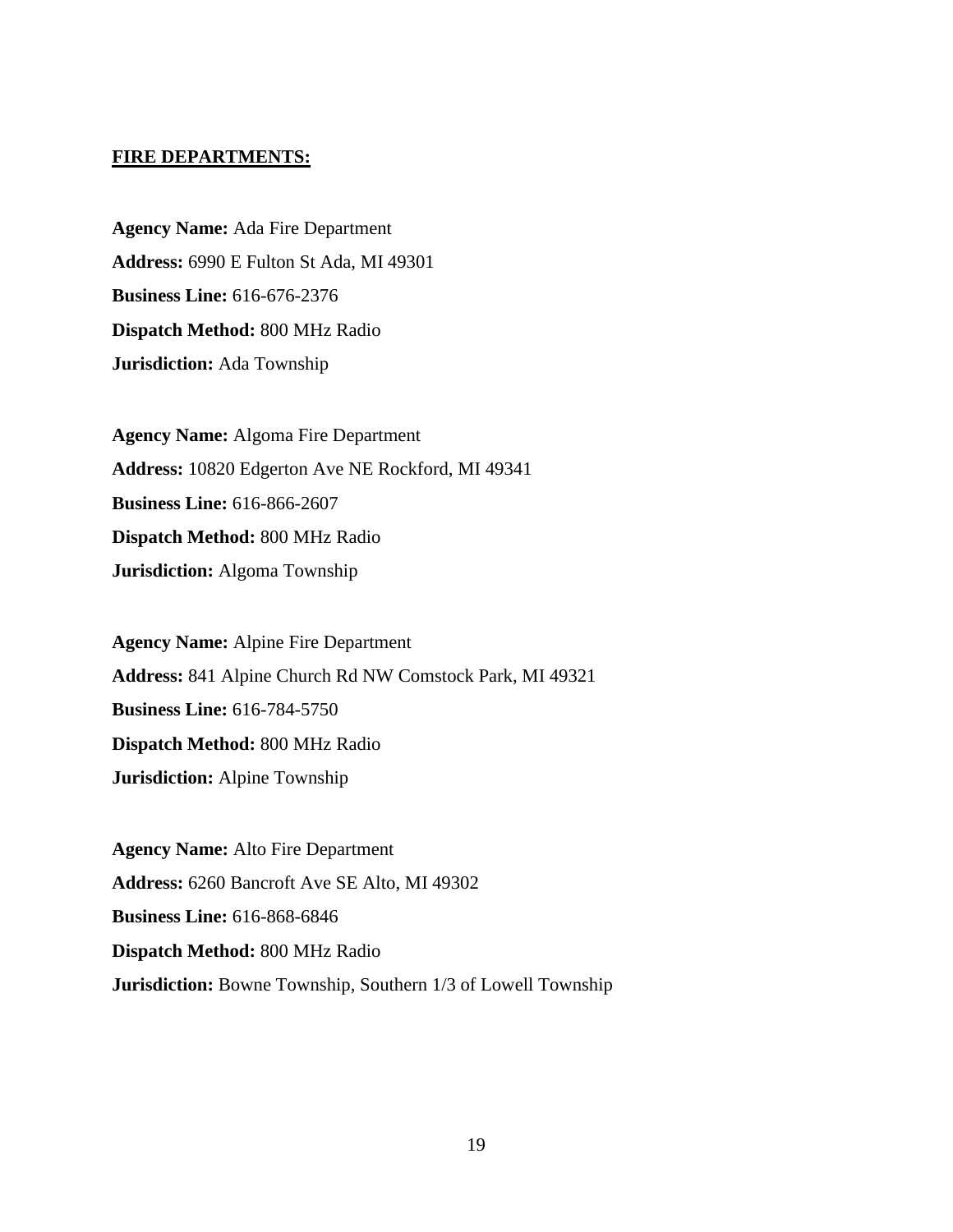**Agency Name:** Byron Township Fire Department **Address:** 2560 84th St SW Byron Center, MI 49315 **Business Line:** 616-878-9174 **Dispatch Method:** 800 MHz Radio **Jurisdiction:** Byron Township

**Agency Name:** Caledonia Fire Department **Address:** 8192 Broadmoor Ave SE Caledonia, MI 49316 **Business Line:** 616-891-0140 **Dispatch Method:** 800 MHz Radio **Jurisdiction:** Caledonia Township

**Agency Name: Cannon Fire Department Address:** 6878 Belding Rd NE Rockford, MI 49341 **Business Line:** 616-874-9725 **Dispatch Method:** 800 MHz Radio **Jurisdiction:** Cannon Township

**Agency Name:** Cascade Fire Department **Address:** 2865 Thornhills Ave SE Grand Rapids, MI 49546 **Business Line:** 616-949-1320 **Dispatch Method:** 800 MHz Radio **Jurisdiction:** Cascade Township (except GRFIA property)

**Agency Name:** Cedar Springs Fire Department **Address:** 38 N 2nd St NE Cedar Springs, MI 49319 **Business Line:** 616-696-1221 **Dispatch Method:** 800 MHz Radio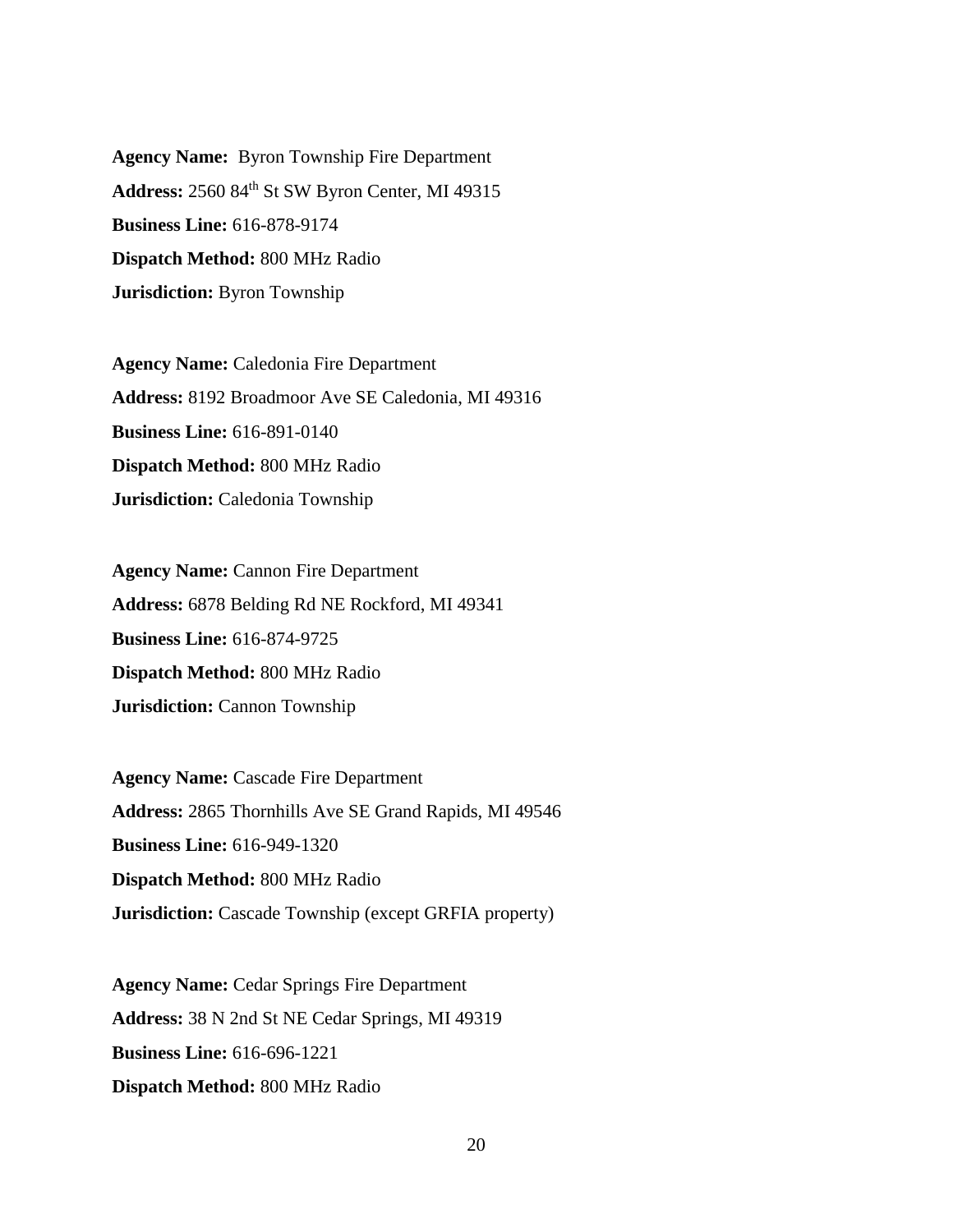**Jurisdiction:** City of Cedar Springs, Southern Half of Nelson Township **Agency Name:** Courtland Township Fire **Address:** 7480 14 Mile Rd NE Rockford, MI 49341 **Business Line:** 616-866-3511 **Dispatch Method:** 800 MHz Radio **Jurisdiction:** Courtland Township

**Agency Name:** Cutlerville Fire Department Address: 11 68<sup>th</sup> St SW Grand Rapids, MI 49548 **Business Line:** 616-455-7670 **Dispatch Method:** 800 MHz Radio **Jurisdiction:** Northeast Byron Township, Western Third of Gaines Township

**Agency Name: Dutton Fire Department Address:** 3471 68th St SE Caledonia, MI 49316 **Business Line:** 616-541-0119 **Dispatch Method:** 800 MHz Radio **Jurisdiction:** East Half of Gaines Township

**Agency Name:** East Grand Rapids Department of Public Safety **Address:** 770 Lakeside Dr SE, Grand Rapids, MI 49506 **Business Line:** 616-949-7010 **Dispatch Method:** 800 MHz Radio **Jurisdiction:** City of East Grand Rapids

**Agency Name:** Grand Rapids Township Fire Department **Address:** 1836 East Beltline Ave NE Grand Rapids, MI 49525 **Business Line:** 616-361-7391 **Dispatch Method:** 800 MHz Radio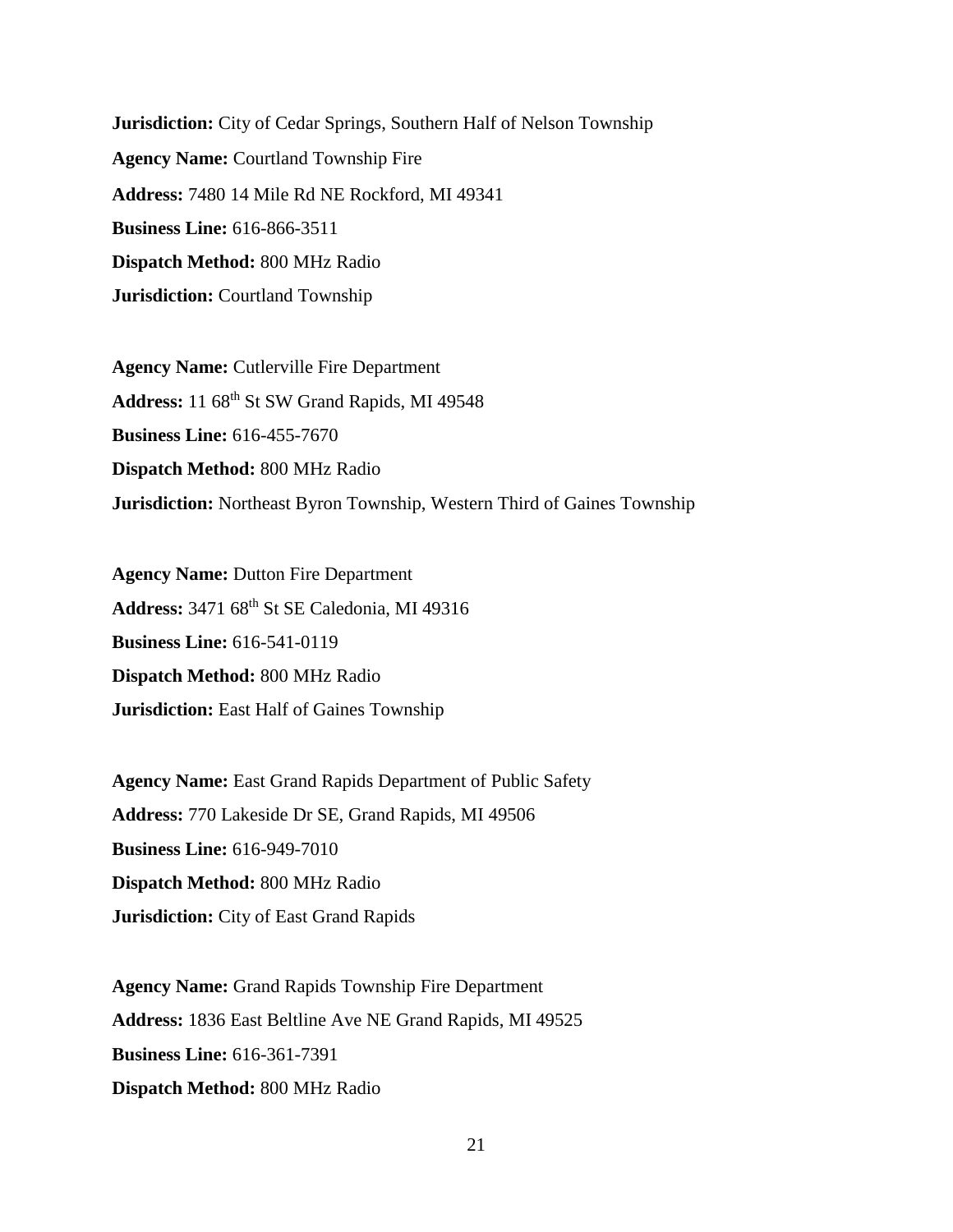**Jurisdiction:** Grand Rapids Township **Agency Name:** Grandville Fire Department **Address:** 3215 Wilson Ave SW Grandville, MI 49418 **Business Line:** 616-530-6211 **Dispatch Method:** 800 MHz Radio **Jurisdiction:** City of Grandville, I-196 Corridor in Wyoming

**Agency Name:** Grattan Fire Department **Address:** 12134 Old Belding Rd NE Belding, MI 48809 **Business Line:** 616-691-7404 **Dispatch Method:** 800 MHz Radio **Jurisdiction:** Grattan Township

**Agency Name:** Kent City Fire Department **Address:** 218 E Muskegon Kent City, MI 49330 **Business Line:** 616-678-4330 **Dispatch Method:** 800 MHz Radio **Jurisdiction:** Village of Kent City, Tyrone Township

**Agency Name:** Kentwood Fire Department **Address:** 4775 Walma Ave SE Kentwood, MI 49512 **Business Line:** 616-554-0800 **Dispatch Method:** 800 MHz Radio / Call to fire station depending on call type **Jurisdiction:** City of Kentwood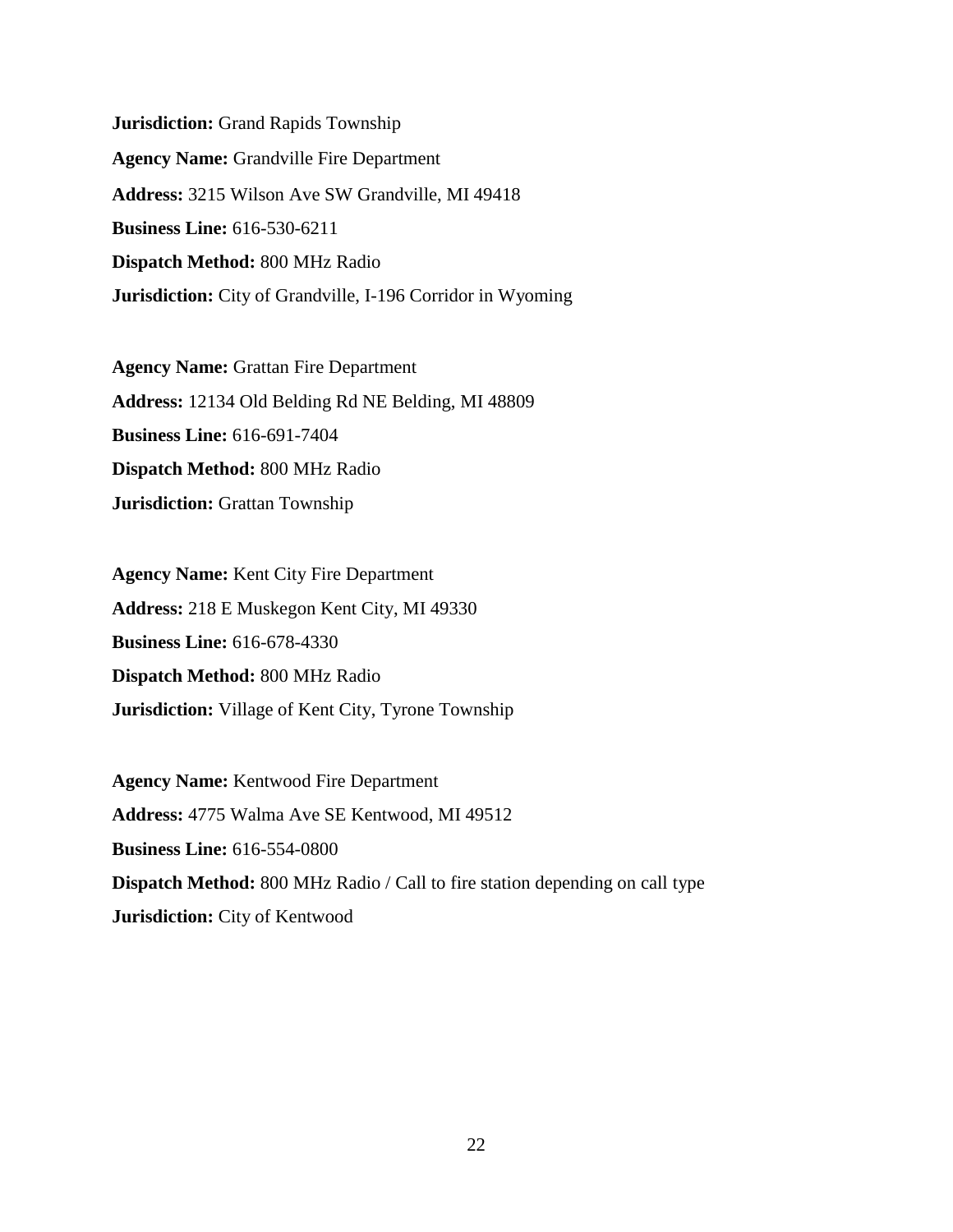**Agency Name:** Lowell Fire Department **Address:** 315 S Hudson St SE Lowell, MI 49331 **Business Line:** 616-897-7354 **Dispatch Method:** 800 MHz Radio **Jurisdiction:** City of Lowell, Northern 2/3 of Lowell Township, Vergennes Township, Small Section of Western Keene Township (Ionia County)

**Agency Name:** Oakfield Fire Department **Address:** 10300 14 Mile Rd NE Rockford, MI 49341 **Business Line:** 616-754-5122 **Dispatch Method:** 800 MHz Radio **Jurisdiction:** Oakfield Township

**Agency Name:** Plainfield Fire Department **Address:** 4343 Plainfield Ave NE Grand Rapids, MI 49525 **Business Line:** 616-361-2895 **Dispatch Method:** 800 MHz Radio **Jurisdiction:** Plainfield Township

**Agency Name:** Rockford Department of Public Safety **Address:** 7 S Monroe St NE Rockford, MI 49341 **Business Line:** 616-866-9557 **Dispatch Method:** 800 MHz Radio **Jurisdiction:** City of Rockford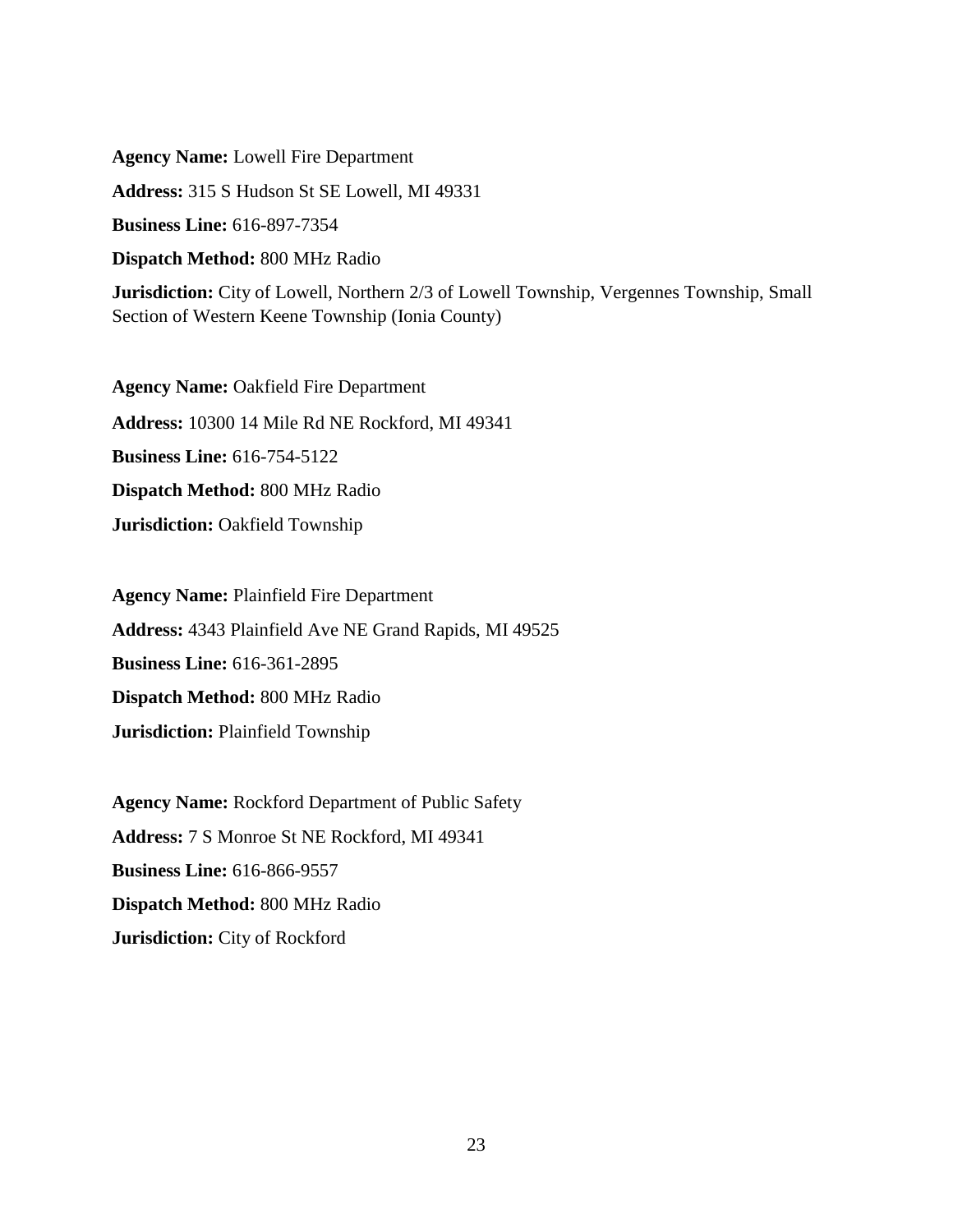**Agency Name:** Sand Lake Fire Department **Address:** 2 E Maple St NE Sand Lake, MI 49343 **Business Line:** 616-636-8854 **Dispatch Method:** 800 MHz Radio **Jurisdiction:** Village of Sand Lake, Northern Nelson Township, Montcalm Township (Montcalm County), Ensley Township (Newaygo County)

**Agency Name:** Solon Township Fire Department **Address:** 2305 19 Mile Rd NE Cedar Springs, MI 49319 **Business Line:** 616-696-0020 **Dispatch Method:** 800 MHz Radio **Jurisdiction:** Solon Township

**Agency Name:** Sparta Fire Department **Address:** 43 N State St NE Sparta, MI 49345 **Business Line:** 616-887-0900 **Dispatch Method:** 800 MHz Radio **Jurisdiction:** Village of Sparta, Sparta Township

**Agency Name:** Spencer Township Fire Department **Address:** 12131 18 Mile Rd NE, Gowen, MI 49326 **Business Line:** 616-984-2200 **Dispatch Method:** 800 MHz Radio **Jurisdiction:** Spencer Township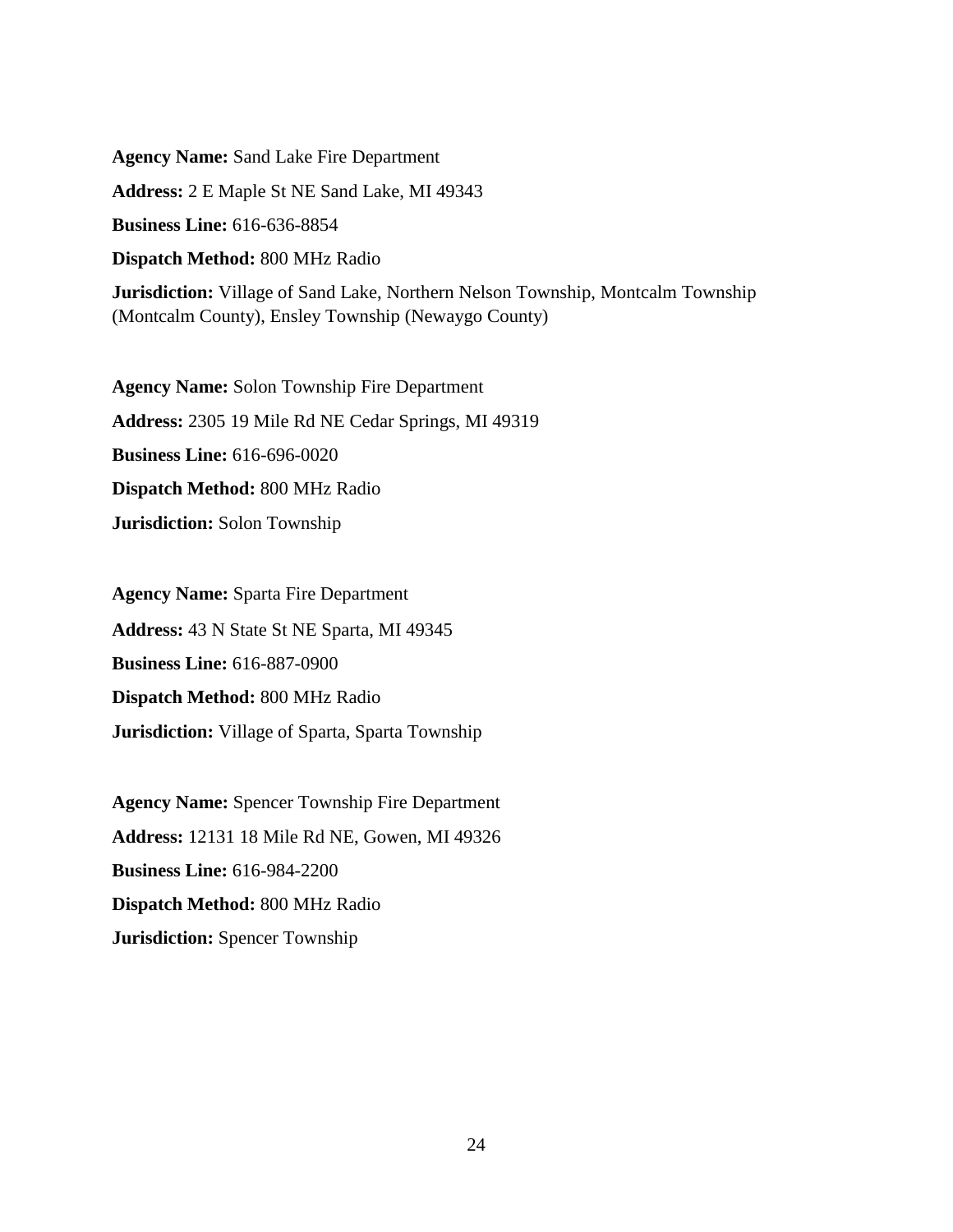**Agency Name:** Walker Fire Department **Address:** 4343 Remembrance Rd NW Walker, MI 49534 **Business Line:** 616-791-6840 **Dispatch Method:** 800 MHz Radio **Jurisdiction:** City of Walker

**Agency Name:** Wyoming Fire Department **Address:** 1250 36th St SW Wyoming, MI 49509 **Business Line:** 616-530-7250 **Dispatch Method:** 800 MHz Radio **Jurisdiction:** City of Wyoming / Call to fire station depending on call type

### **AMBULANCE AGENCIES:**

**Agency Name:** American Medical Response (AMR) **Address:** 517 Division Ave S, Grand Rapids, MI 49503 **Business Line:** 616-459-8197 **Dispatch Method:** Call to AMR Dispatch

**Jurisdiction:** Central portions of the City of Grand Rapids, Ada Township, Northwestern portions of the City of Wyoming, City of Grandville, Western 1/3 of the City of Kentwood, Western 2/3 of Gaines Township.

**Agency Name:** Life EMS

**Address:** 1275 Cedar St NE, Grand Rapids, MI 49503

**Business Line:** 616-458-5433

**Dispatch Method:** Call to Life EMS Dispatch

**Jurisdiction:** Southern 2/3 of Alpine Township, All areas south of the Grand River in Plainfield Township, City of Walker, Eastern 2/3 of the city of Kentwood, Cascade Township, Byron Township, Eastern 1/3 of Gaines Township, Caledonia Township, Village of Caledonia, Bowne